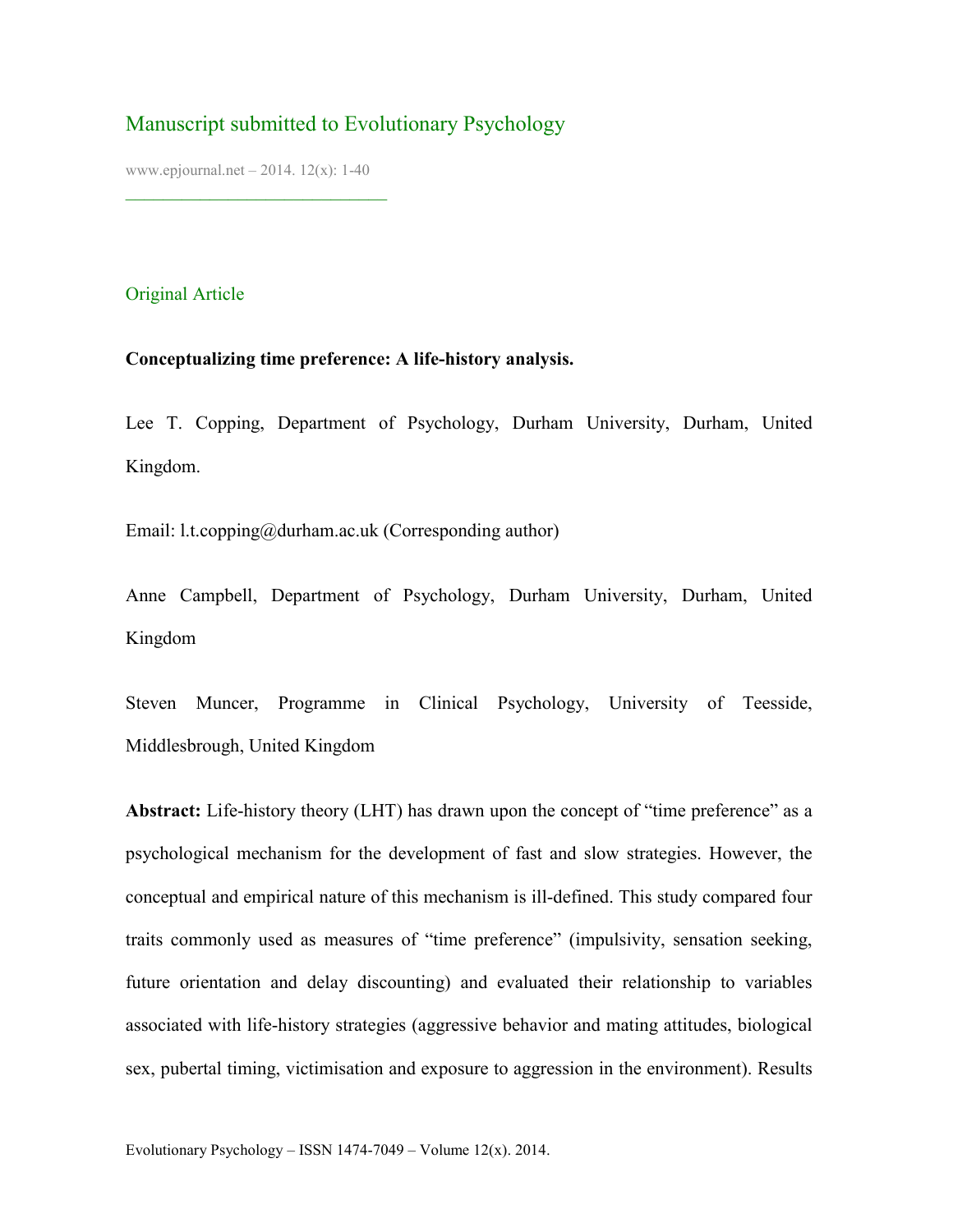indicated that only sensation seeking consistently showed all the predicted associations, although impulsivity, future orientation and delay discounting showed some significant associations. A unidimensional higher-order factor of "time preference" did not adequately fit the data and lacked structural invariance across age and sex, suggesting that personality traits associated with LHT do not represent a global trait. We discuss the use of personality traits as measures in LHT and suggest that greater caution and clarity is required when conceptualising this construct in future work.

**Keywords:** Life-History Strategies, Time Preference, Impulsivity, Sensation Seeking, Delay Discounting; Future Orientation; Aggression.

**¯¯¯¯¯¯¯¯¯¯¯¯¯¯¯¯¯¯¯¯¯¯¯¯¯¯¯¯¯¯¯¯¯¯¯¯¯¯¯¯¯¯¯¯¯¯¯¯¯¯¯¯¯¯¯¯¯¯¯¯¯¯¯¯¯¯¯¯¯¯¯¯¯¯¯¯¯¯¯¯¯¯¯¯¯¯¯¯**

#### **Introduction**

## **Life-History Theory (LHT)**

LHT is an evolutionary framework addressing phenotypic variation (see Ellis, Figueredo, Brumbach and Schneider, 2009; Stearns, 1992). Phenotypic variation is not infinite and is constrained by trading-off limited resources between traits (Roff, 1992). As fitness is measured via successful reproduction, a principal life-history decision is age of reproductive onset. Organisms can terminate investment in growth and reproduce early, expanding reproductive windows at the expense of lower accumulated capital for parenting. Alternatively, delaying reproduction allows somatic growth and resource accumulation but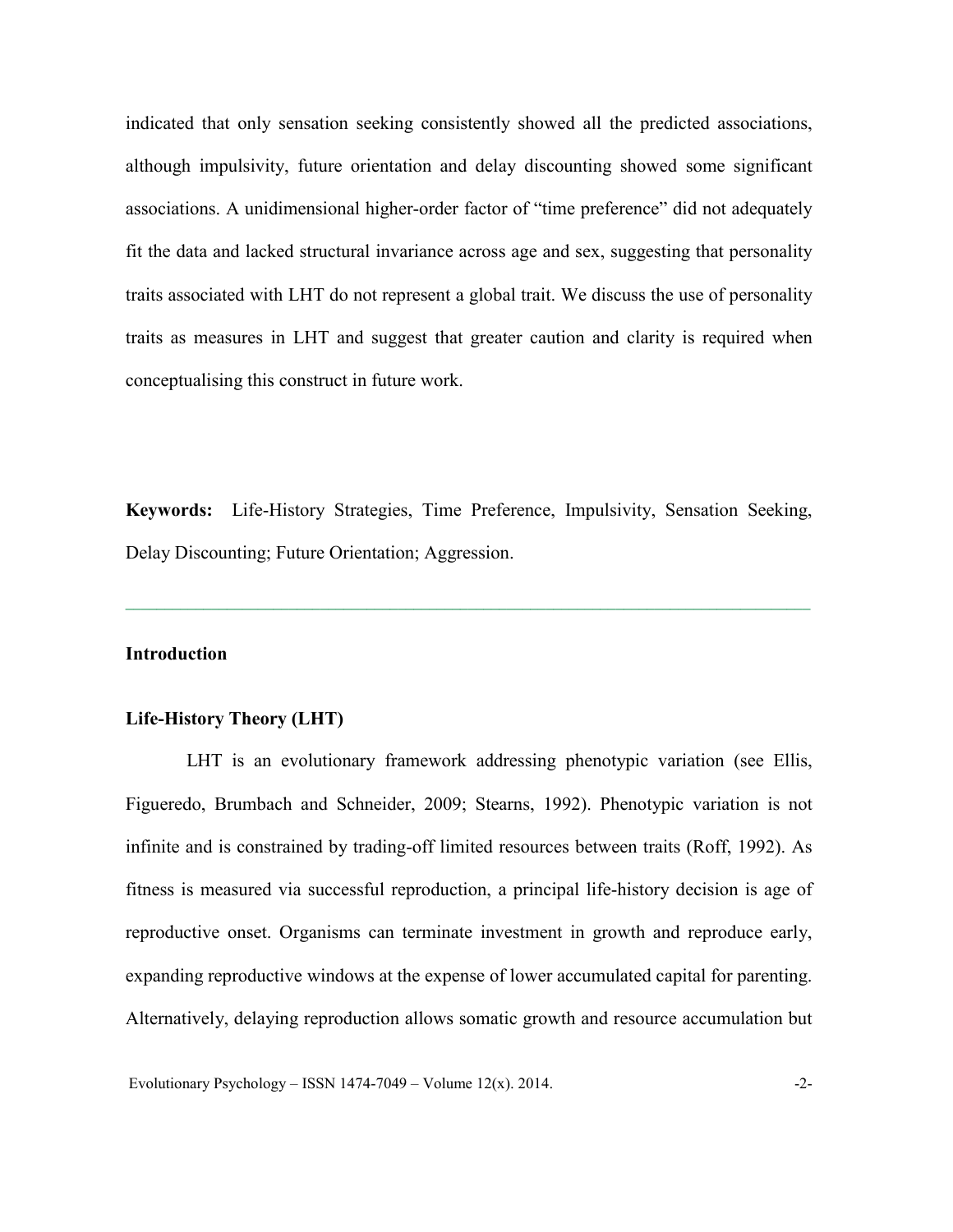shortens reproductive windows. Age-specific mortality rates affect trade-offs (Ellis et al., 2009; Promislow and Harvey, 1990) because reproduction first requires survival. Organisms' development thus balances reproductive optima with avoiding fitness cliffs. Mortality rates differ across age and environments, making reproductive timing decisions sensitive to risks of premature death.

LHT principles have been applied to explaining variation among humans (e.g. Belsky, Steinberg and Draper, 1991; Chisholm, 1999; Ellis et al., 2009). It has been proposed that individuals detect cues to mortality either directly from the local environment (Wilson and Daly, 1997) or via familial stress manifested through weak attachments (Belsky, Steinberg and Draper, 1991; Chisholm, 1999), predisposing the adoption of a 'faster' developmental trajectory. This is achieved by earlier pubertal onset, coitus, and willingness to engage in risky behaviors such as aggression and short-term couplings (Chisholm, 1999; Ellis, et al., 2009). According to Chisholm (1999), fast strategists (those who have suffered greater environmental and familial stress) express a "time preference" that prioritises short-term consumption over long-term investment, leading to riskier, but evolutionarily functional behaviors. The nature of "time preference" forms the core of this paper.

#### **Time Preference**

Chisholm's (1999, p.135) "time preference" is an economic term synonymous with "intertemporal choice [between alternatives with varying costs or benefits over time], impatience, impulsiveness, self-control and the inability to defer gratification". The concept is often used interchangeably with "time perspective" and "time horizon" (Wilson and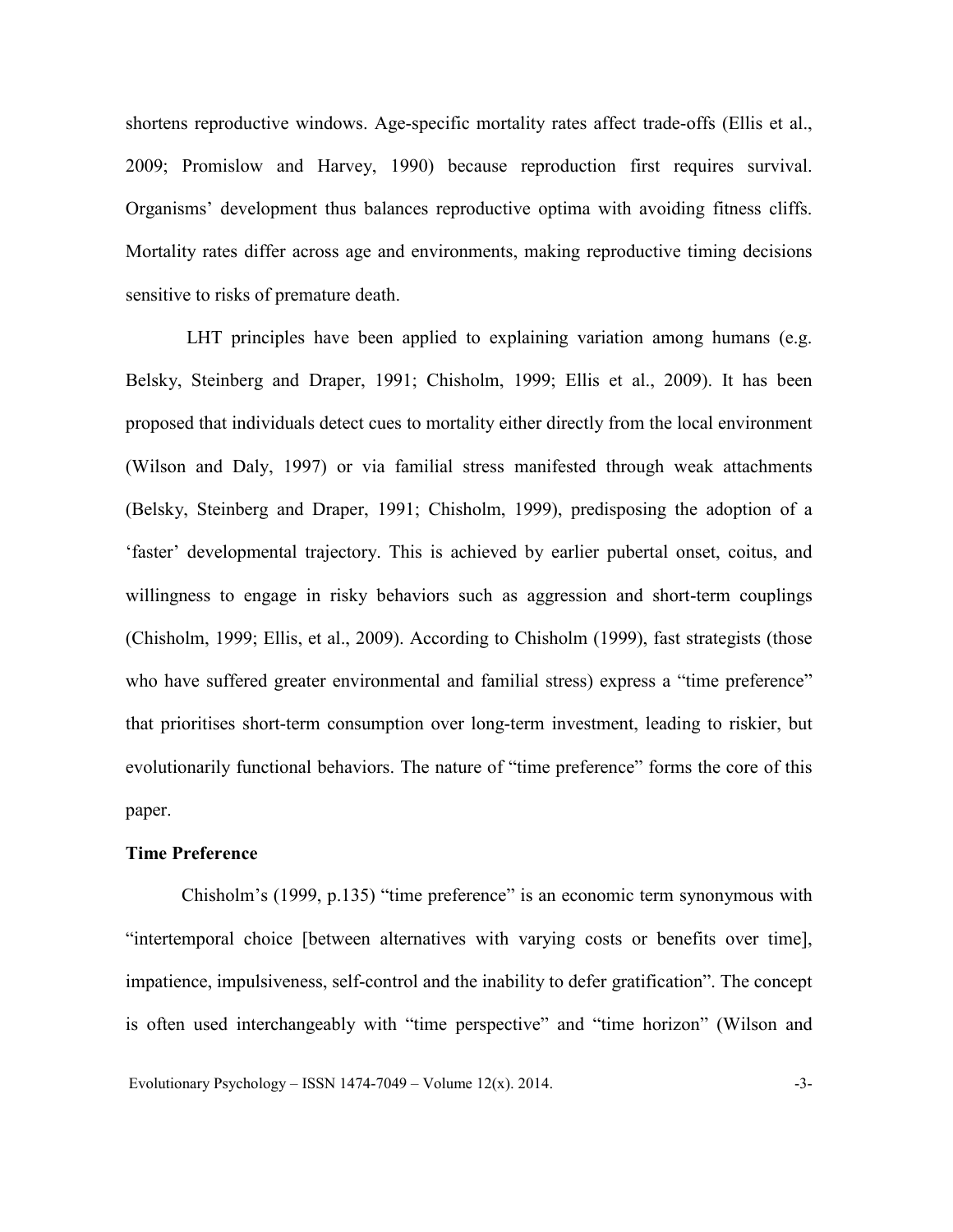Herrnstein, 1985) and is proposed to be the psychological mechanism supporting strategic decision-making during development (Chisholm, 1999). Those with shorter time preferences consume resources in the present. Present consumption protects against possible future fitness cliffs. In environments where mortality risks are high (Chisholm, 1999, and later, Ellis et al., 2009), early reproduction and willingness to take risks may be functional, because capitalising on resources and opportunities in the present can ensure fitness returns. Deferring investment may bring no return at all through premature death. From a fitness perspective, individuals living under high mortality conditions have the least to lose and the most to gain from increased aggression and mating effort in the present, optimising fitness in response to beliefs about reproductively uncertain<sup>[1](#page-3-0)</sup> futures (Chisholm, 1999).

Schechter and Francis (2010) found that measures of future orientation were positively related to longer life expectancy and negatively related to childhood attachment problems and risk-taking attitudes. Kruger, Reischl and Zimmerman (2008) demonstrated that time preference mediated relationships between measures of developmental environments and measures of aggression and criminality (corroborated by Hill, Jenkins and Farmer, 2008). Self-assessed life expectancy has shown predicted correlations with life-history behaviors; shorter life expectancies were associated with more aggression, risky

 $\overline{a}$ 

<span id="page-3-0"></span>Evolutionary Psychology – ISSN 1474-7049 – Volume 12(x). 2014.<br>Chisholm's terminology of 'uncertainty' or 'stress' throughout unless explicitly stated otherwise. <sup>1</sup> Recent theoretical and experimental works now conceptualise Chisholm's concept of environmental uncertainty as separate dimensions of harshness and unpredictability (Ellis et al., 2009). As environmental factors can be simultaneously harsh and unpredictable (and this is true for measures implemented in this study), these dimensions are difficult to disentangle at the measurement level. For clarity, this study maintains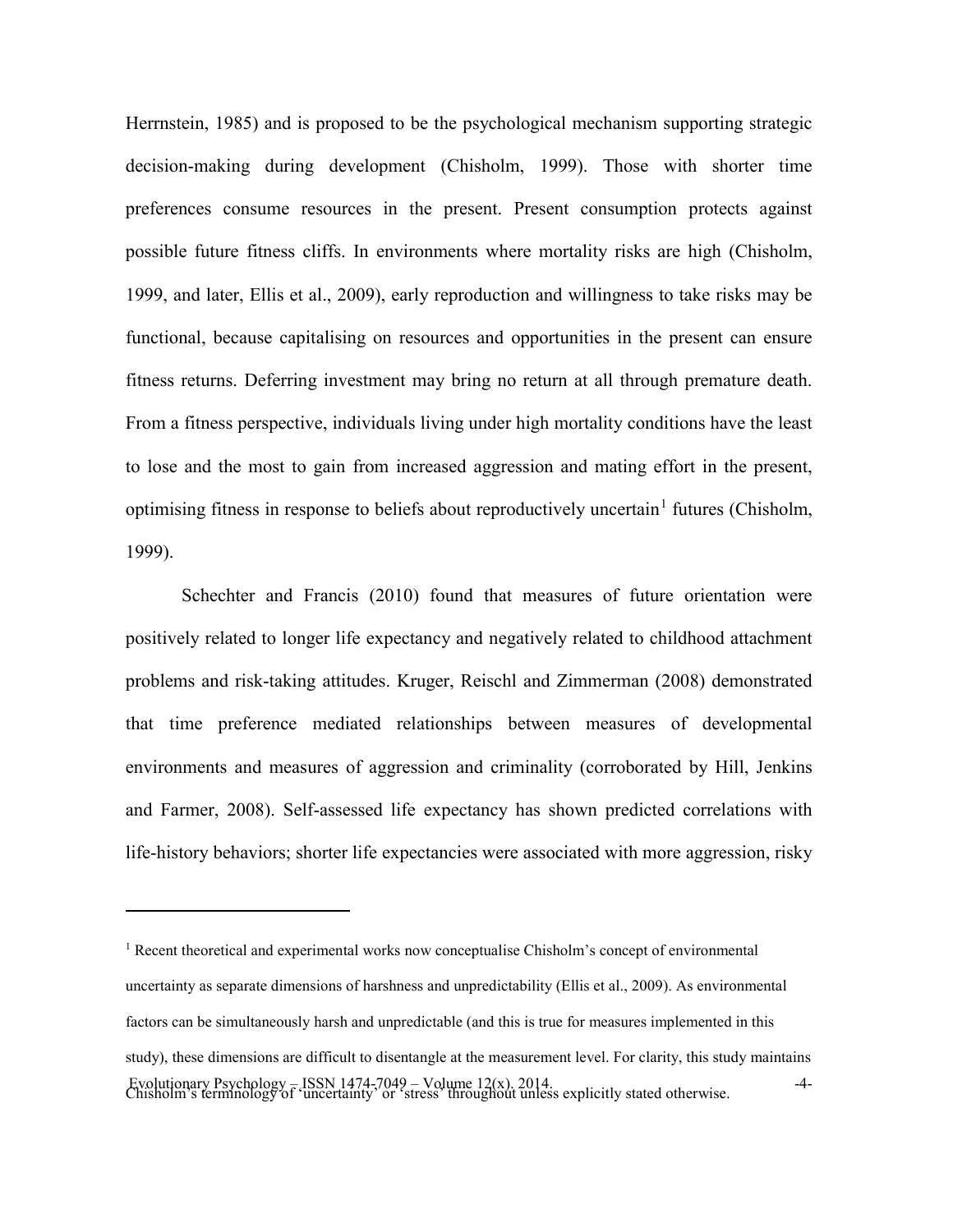behavior and earlier reproductive behavior (Chisholm, 1999; Copping, Campbell and Muncer, 2013a; Wilson and Daly, 1997; Wilson and Herrnstein, 1985).

Chisholm (1999) conceptualised time preference with reference to several psychological traits, most of which fall under the umbrella concept of "impulsivity". "Impulsivity" constitutes a "heterogeneous cluster of lower-order traits" (Depue and Collins, 1999, p.495). Others have also stressed the multi-faceted nature of the construct (Evenden, 1999; Cross, Copping and Campbell, 2011). Based on weak correlations between different measures, Frederick, Loewenstein and O'Donoghue (2002) concluded that "time preference" is likely multidimensional: a proposition supported by others (Smith and Hantula, 2008; Teuscher and Mitchell, 2011). Loewenstein, Weber, Flory, Manuck and Muldoon (2001) claimed that the construct consists of three facets; impulsivity (spontaneous/unplanned activities), inhibition (restricting impulses) and compulsivity (planning). Frederick et al., (2002) argued that intertemporal choice (between immediate smaller rewards and delayed larger rewards) results from multiple, competing processes and motives: a single discounting rate applicable to all choices is unlikely. Wilson and Daly (2006, p.993) concluded that a unitary construct reflecting time horizon is "not a psychological reality" based on results comparing offenders and non-offenders that were inconsistent with predictions.

The use of the constructs "time preference" and "impulsivity" has been historically inconsistent. For instance, Hill et al. (2008) invoke sensation seeking (as a measure of heritable temperament) as indirectly causing weaker future orientation, which in turn increases risky behavior and impulsivity. All these traits are conceptually subsumed under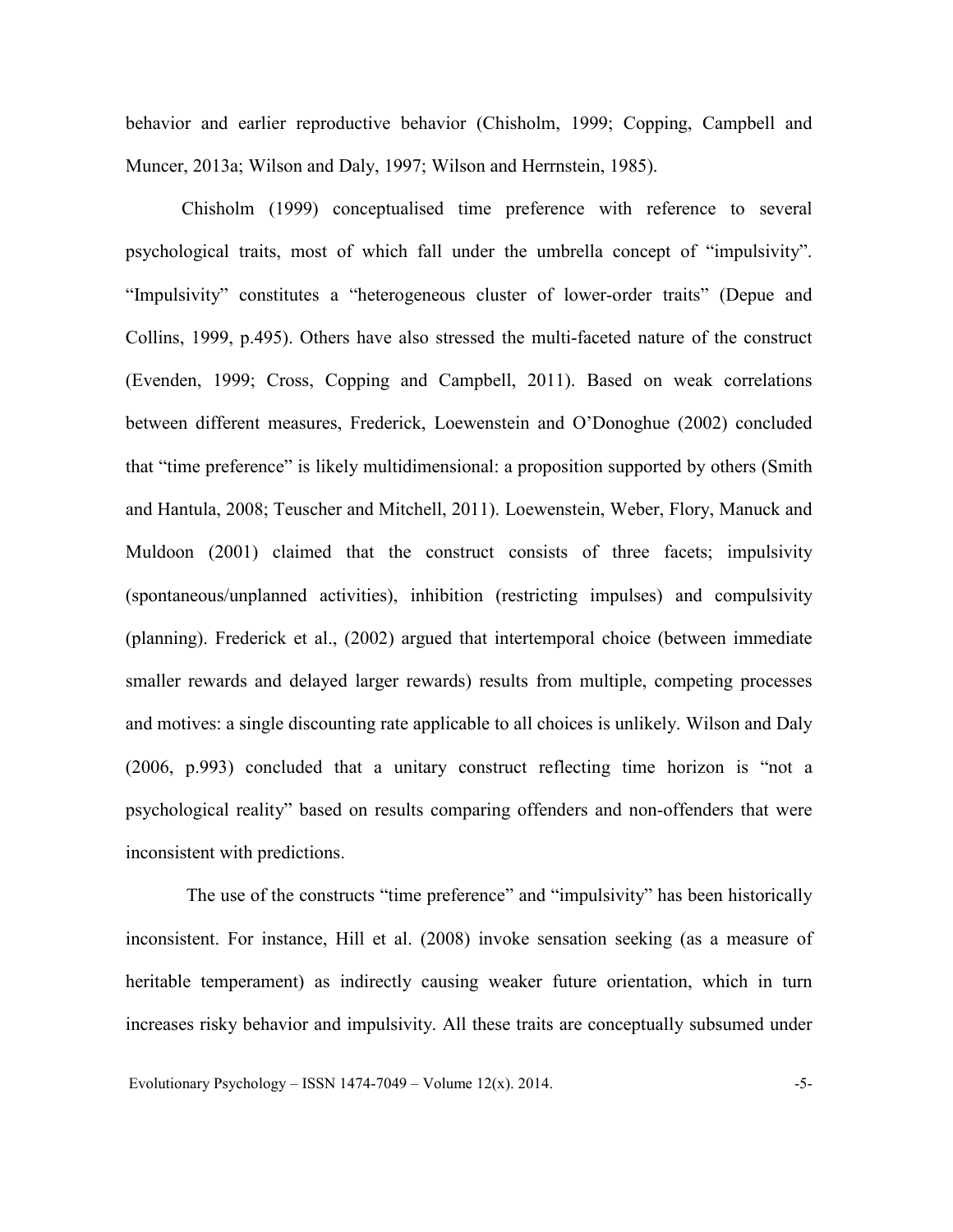"time preference" yet in this one study, these facets variously represent biological vulnerability, a mediating mechanism and a behavioral outcome. The role of "impulsivity" is similarly unclear in psychometric LHT measures (Figueredo et al., 2005) with some but not all facets of this construct acting as correlates (but not causes) of fast/slow strategies.

Empirical findings based on the measurement of traits constituting "time preference" (such as delay discounting and time perspective) have sometimes contradicted LHT predictions, particularly in aggression research where violent or juvenile offenders are no more present-orientated than non-violent offenders or community samples (Brennan, Moore and Shepherd, 2010; Nagin and Pogarsky, 2004; Wilson and Daly, 2006 although see Brezina, Tekin and Topalli, 2009). Chisholm (1999) claimed that "time preference" should be sensitive to age and sex, with younger individuals and males demonstrating the highest rates of future discounting. However, this has not always been supported by research findings. Sex differences rarely emerge (Cross et al., 2011) whilst elderly rather than young individuals often discount more heavily (Read and Read, 2004; Trostel and Taylor 2001). Fawcett, McNamara and Houston (2011) in a review of the animal literature, proposed that discounting is not exponential and is instead context dependent and contingent on the availability and consistency of reward.

Whilst lower-order traits constituting "time preference" and "impulsivity" are implicated in LHT, conceptual confusion and empirical overlap of these umbrella terms create difficulties in identifying psychological mechanisms. This exploratory study aimed to conceptually untangle components of "time preference" and investigate their association with life-history variables.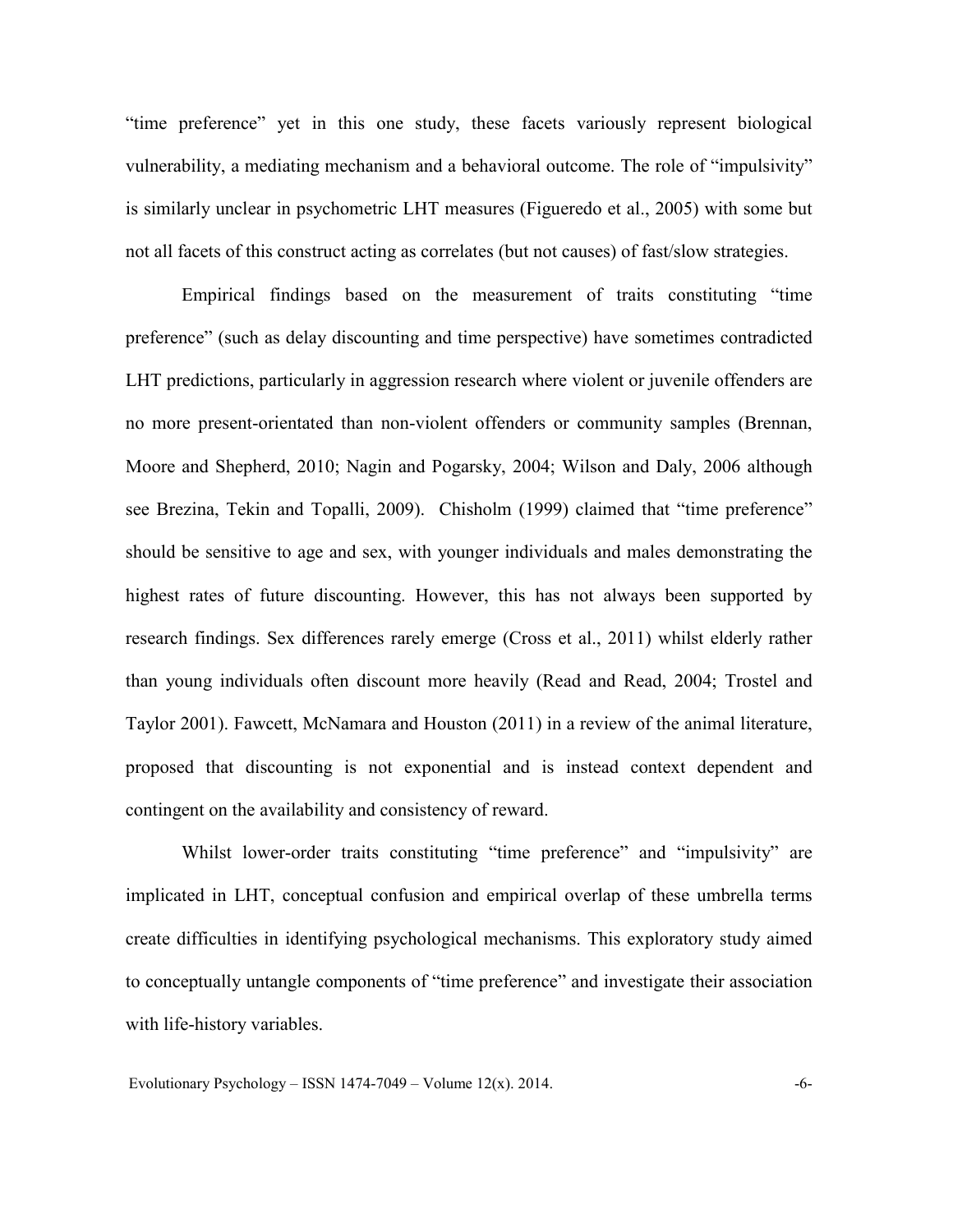## **Identifying psychological mechanisms**

According to Chisholm, "time preference" is the mediator between environmental stress and behavior. Psychological mechanism(s) that represent it should demonstrate the following associations. Whilst, these are not necessarily criteria for evaluating all potential life history variables, they should apply to aggression and mating behaviors based on Chisholm's hypothesis.

1) *Associations with life-history behaviors such as aggression and mating attitudes*. As "time preference" is the hypothesised mediating mechanism underpinning behavioral expression, candidate traits failing to demonstrate such associations may be rejected.

2) *Associations with reproductive onset*. If a shorter "time preference" results from earlier puberty (or the converse), pubertal age would be expected to show significant associations with a candidate "time preference" trait(s).

3) *Associations with environmental stressors.* Chisholm (1999) claimed local mortality rates impact upon family instability and disrupt attachment bonds, conveying levels of environmental stress indirectly to developing children. If "time preference" is a response to environmental stress, it should demonstrate associations with indicators of stressful environments.

4) *Sex differences*. Evolutionary principles emphasise a role of biological sex in attachment processes, personality and behavioral expressions of life-history variables, particularly aggression and sexual activity (Archer 2009; Copping, Campbell and Muncer, 2013b; Del Giudice, 2009). Differences in reproductive variances between the sexes form the basis of these differences, with reproductive outcomes being more variable for males than females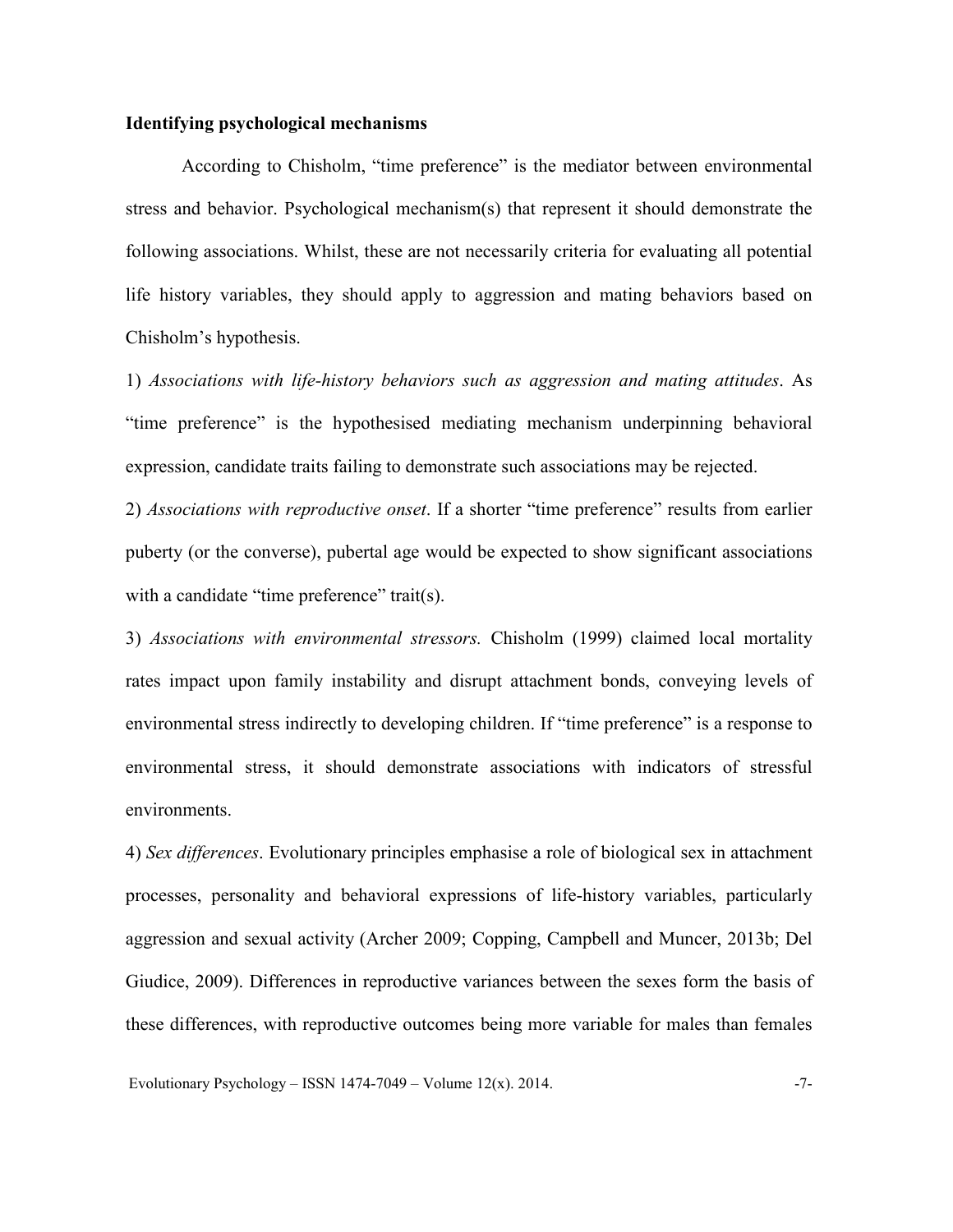(Bateman, 1948; Trivers, 1972) encouraging greater male risk taking and impulsivity to secure reproductive fitness (Wilson and Daly, 1985); the opposite being true for females (Campbell, 1999). Indeed, Chisholm (1999) claimed that sex would be a key factor in "time preference".

Several traits have been associated with a faster life-history tempo. A review of these traits in relation to the above four criteria follows.

## *Sensation* Seeking

Sensation Seeking (SS) is defined as "the need for varied, novel and complex sensations and experiences and the willingness to take social risks for the sake of such experience (Zuckerman, 1979; p. 10)". It is often regarded as synonymous with impulsivity and risk taking, despite evidence to the contrary (Cross et al., 2011; Copping et al., 2013b). Aggression and antisocial behaviors correlate positively with levels of SS (Wilson and Scarpa, 2010), as do risky sexual behaviors and mating strategies (Donohew, Zimmerman, Cupp, Novak, Colon and Abell, 2000; Seto, Lalumiere and Quinsey, 1995). Sex differences in SS are evident (Cross et al., 2011). Higher rates of SS have been associated with indices of environmental stress (Gatzke-Kopp, Raine, Loeber, Stouthamer-Loeber and Steinhauer, 2002). SS is also negatively correlated with pubertal onset (particularly in males: Khurana et al., 2012; Steinberg et al., 2008).

#### *Impulsivity*

Impulsivity represents a lack of deliberation. Typical questionnaire items include "I often get into trouble because I don't think before I act" and "I will often say what comes into my head without thinking first". Impulsivity is negatively correlated with age of first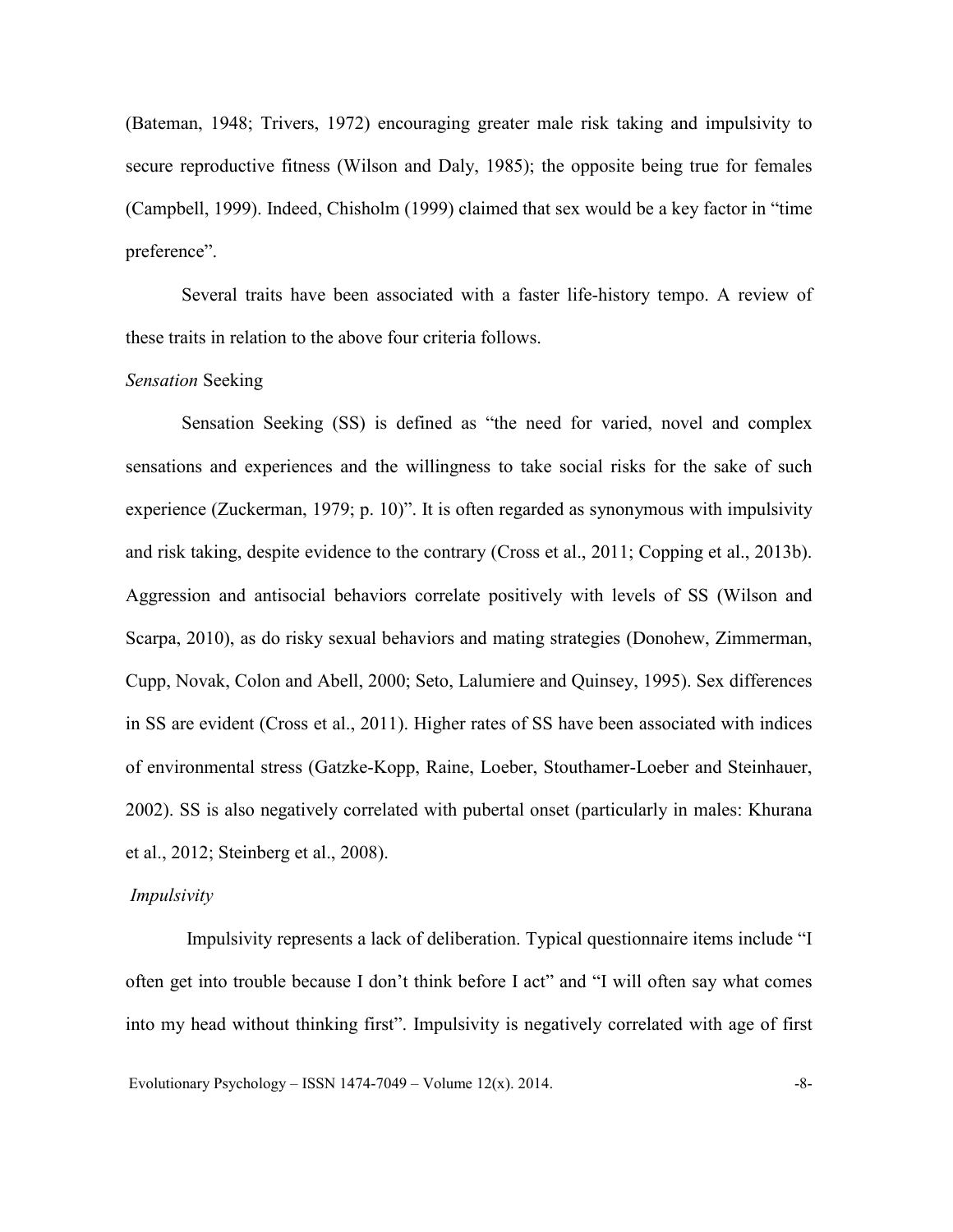sex (McAlister, Pachana, and Jackson, 2005) and positively related to physical and verbal aggression (Vigil-Colet and Codorniu-Raga, 2004). Sex differences are evident but weak (*d* = .12; Cross et al., 2011). Stressful environments may contribute to impulsivity via interaction with genetic variants associated with impulsivity (Reif et al. 2011). Measures of impulsivity show expected relationships with pubertal onset (Khurana, Romer, Betancourt, Brodsky, Giannetta and Hurt, 2012).

## *Future Orientation*

Future Orientation (FO) describes several related cognitive, attitudinal and motivational processes (see Steinberg, O'Brien, Cauffman, Graham, Woolard and Banich, 2009), representing the ability to comprehend, predict and plan for the future. Although 'future orientation' is invoked as a mediator in LHT, studies often use proxies such as life expectancy (Chisholm, Quinlivan, Peterson and Coall, 2005; Wilson and Daly, 1997) or hopelessness (Bolland, 2003). FO is correlated with aggression and sexual activity (Bolland, 2003; Cabrera, Auslander and Polgar, 2009; Wilson and Daly, 1997). Women are more future orientated than men (Kruger et al., 2008; Schecter and Francis, 2010; Steinberg et al., 2009) and economically disadvantaged individuals show weaker future orientations (Nurmi, 1987, 1992). Life expectancy has shown expected relationships with female pubertal onset (Chisholm et al., 2005).

#### *Delay Discounting*

Delay Discounting (DD) describes a preference for short-term over long-term gains where subjective reward value decreases with increases in receipt delay (Mazur, 1987). Respondents are presented with choices between small, immediate rewards and larger,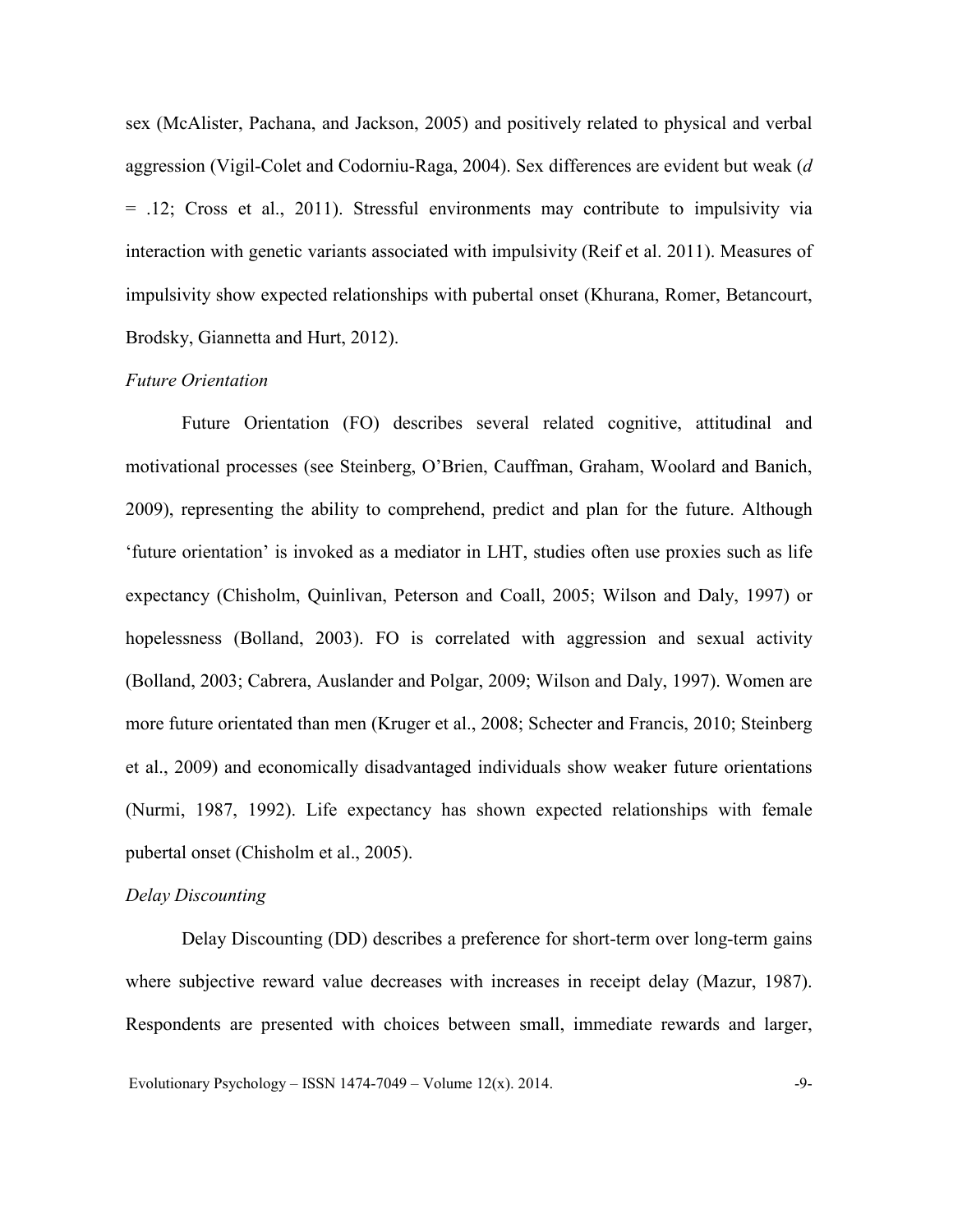delayed rewards and indicate reward preference whilst delay periods are varied. Rewards can be hypothetical or real. DD is related to risky behaviors, including aggression and sexual risk taking, (Reimers, Maylor, Stewart and Chater, 2009). Sex differences have been found in measures of DD but their magnitude varies considerably (Cross et al., 2011). Discounting is also influenced by resource scarcity (Griskevicius, Delton, Robertson and Tybur, 2011; Griskevicius, Tybur, Delton and Robertson, 2011). Measures of discounting also show expected correlations with pubertal onset (Khurana et al., 2012).

#### **Current Study**

The current exploratory study aims to evaluate Chisholm's conceptualisation of "time preference" to determine if one latent construct encompassing all four suggested traits exists. Traits were also examined individually to determine which trait best meets the criteria for a mediating psychological mechanism.

## **Materials and Methods**

#### **Participants**

Seven hundred and forty one individuals (306 males and 435 females) recruited from schools, colleges and universities participated in an online questionnaire. Their mean age was  $16.87$  (SD = 5.59). Participants had to be age 13 or above and to have reached puberty in order to participate (for ethical reasons). No exclusion criteria or incentives were used.

#### **Measures**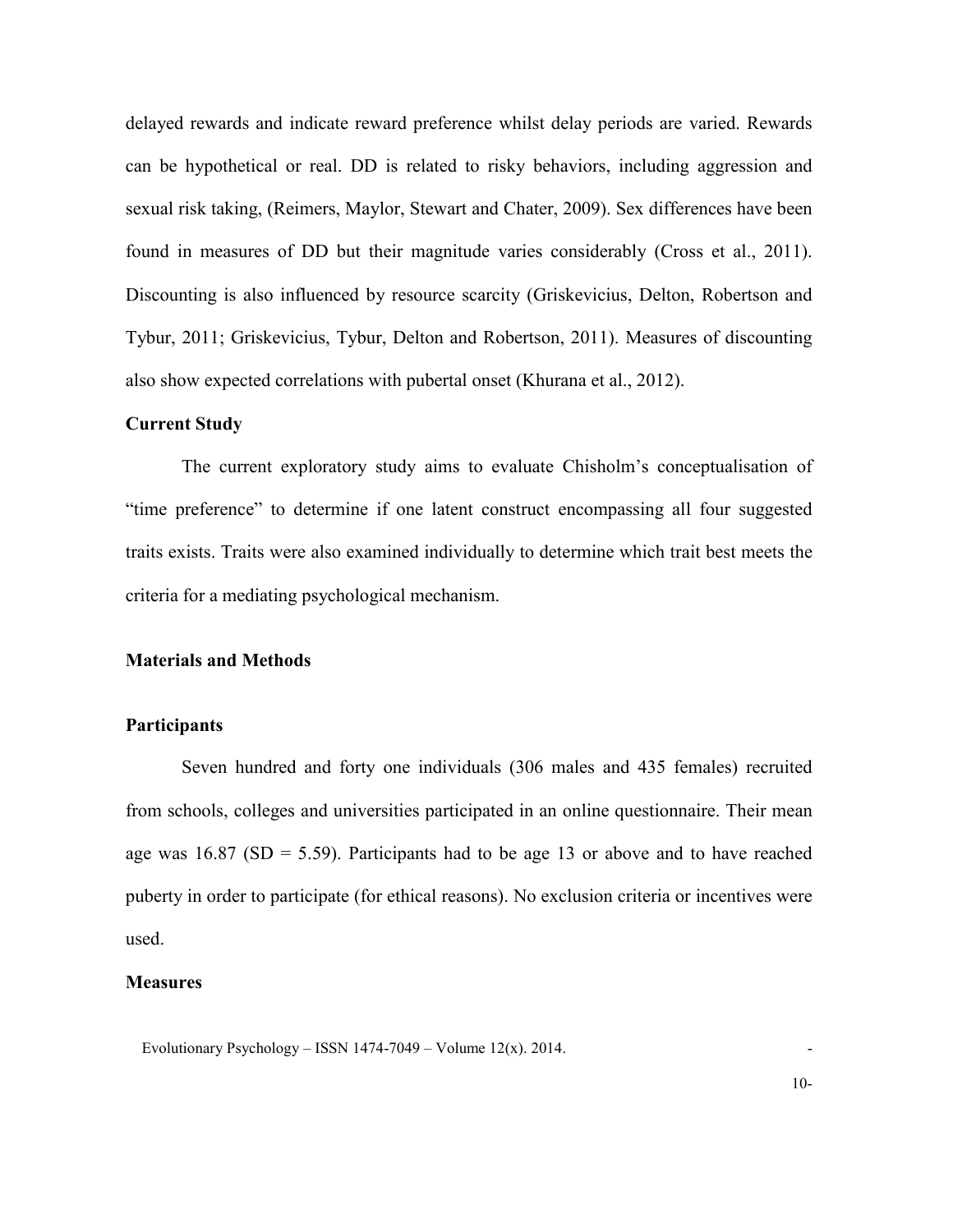Measures are described below. Confirmatory factor analysis (CFA) was conducted on all measurement indicators where a latent factor was assumed. Models were evaluated by the following criteria:  $X^2$  values should be non-significant, RMSEA (measuring model complexity) should be .05 or below (Browne and Cudeck, 1993) and CFI values should be greater than .95 (Hu and Bentler, 1999). Method of estimation was weighted least squares with means and variance corrections (WLSMV). This procedure is appropriate for categorical/ordinal level data (Brown, 2006). Reliability was examined using ordinal alpha (Zumbo, Gadermann and Zeisser, 2007), which more accurately estimates reliability than Cronbach's alpha on ordinal measures.

## **Potential mediators of LH strategy**

*Sensation Seeking (SS):* The *SS* scale includes 11 binary items measuring thrill and excitement seeking. These were taken from the 19-item Impulsive-Sensation Seeking Scale (Imp-SS; Zuckerman, Kuhlman, Joireman, Teta, and Kraft 1993) which reliably splits into distinct impulsivity and sensation seeking subscales (Copping et al., 2013b; Zuckerman and Kuhlman, 1993). The scale is summed and higher scores represent higher levels of sensation seeking. SS items include "I like to have new and exciting experiences and sensations even if they are a little frightening" and "I like doing things just for the thrill of it". CFA was used to validate the scale. The 11-item scale did not fit adequately. Removing five items created an adequate measure (df = 9,  $X^2 = 13.30, p > .05$ , RMSEA = .03, 95% CI [0.00, 0.06], CFI = .99) which was used in further analyses ( $\alpha$  = .79). Factor loadings ranged from .29 to .64.

Evolutionary Psychology – ISSN 1474-7049 – Volume  $12(x)$ . 2014.

11-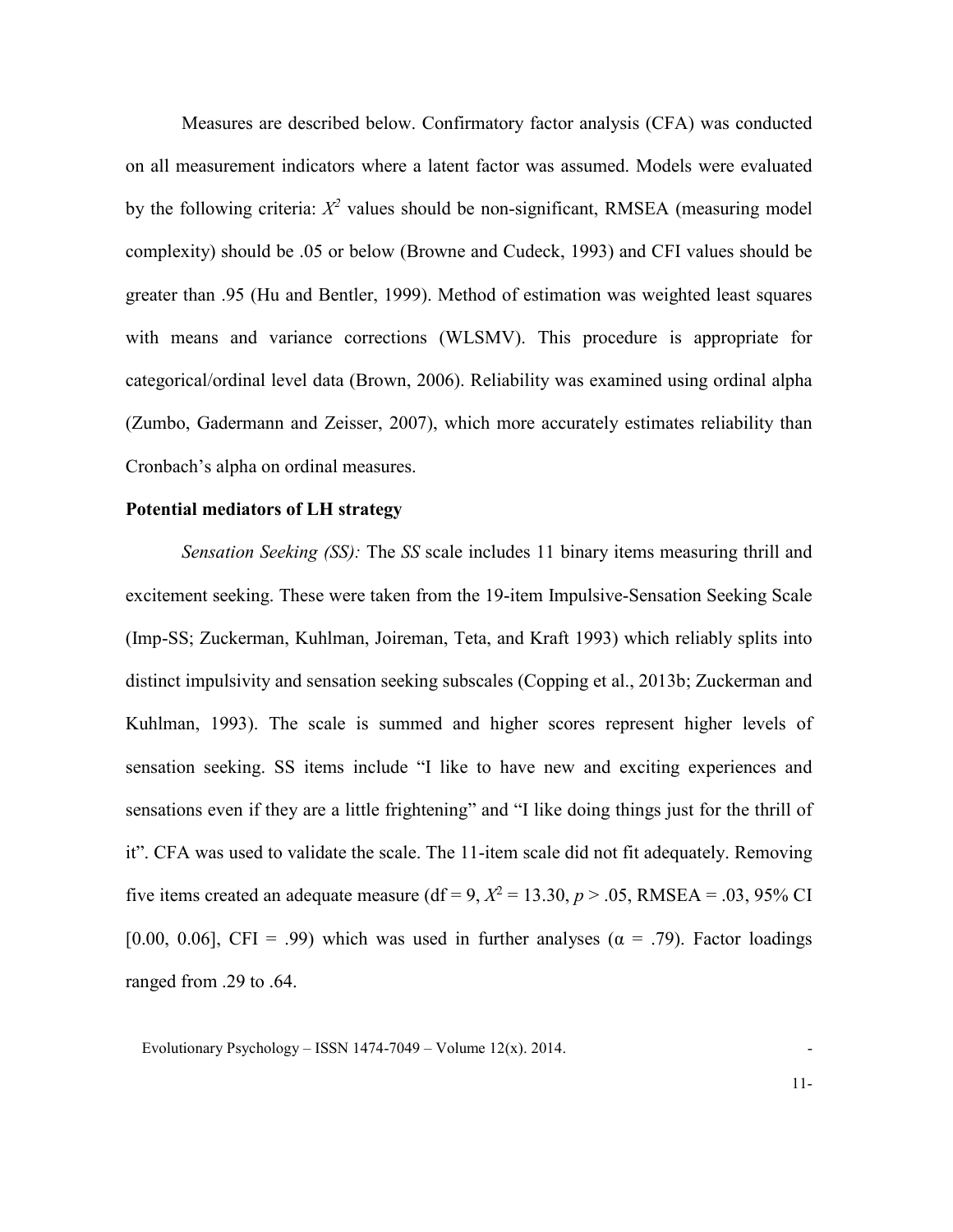*Impulsivity (DI)*: The Dysfunctional Impulsivity scale (*DI*; Dickman, 1990) is composed of 12 binary items measuring deliberative failure. The inventory is summed and higher scores represent greater impulsivity. Items include "I will often say whatever comes into my head without thinking first" and "I often get into trouble because I don't think before I act". CFA was used to validate the scale. The 12-item scale did not fit adequately. Removing four items created an adequate measure (df = 20,  $X^2 = 32.69$ ,  $p > .01$ , RMSEA = .03, 95% CI [0.00, 0.05], CFI = .99) which was used in further analyses ( $\alpha$  = .77). Factor loadings ranged from .09 to .70.

 *Future Orientation (FO)*: Future Orientation was measured using the 15-item *Future Orientation Scale* (Steinberg et al, 2009). However, two of the three subscales (*Anticipation of Future Consequences* and *Planning Ahead*) contained items that were conceptually similar to DI and these scales were moderately correlated with DI (.60 and .57 respectively). For this reason, we analysed items on the *Time Perspective* subscale only (*α* = .54) to maintain a clear distinction between constructs. According to Steinberg et al. (2009), the low alpha value of the subscale is attributable to the small number of items. CFA indicated a good fit to the data (df = 5,  $X^2 = 6.30$ ,  $p > 0.05$ , RMSEA = .02, 95% CI [0.00, 0.06], CFI = .99). Factor loadings ranged from .06 to .71. This five-item measure presented two opposing statements separated by the word *BUT* on a four point Likert scale, requiring participants to indicate which statement best described them (i.e. statement A is really true for me, statement A is sort of true for me, statement B is sort of true for me, statement B is really true for me). For example, A) Some people spend very little time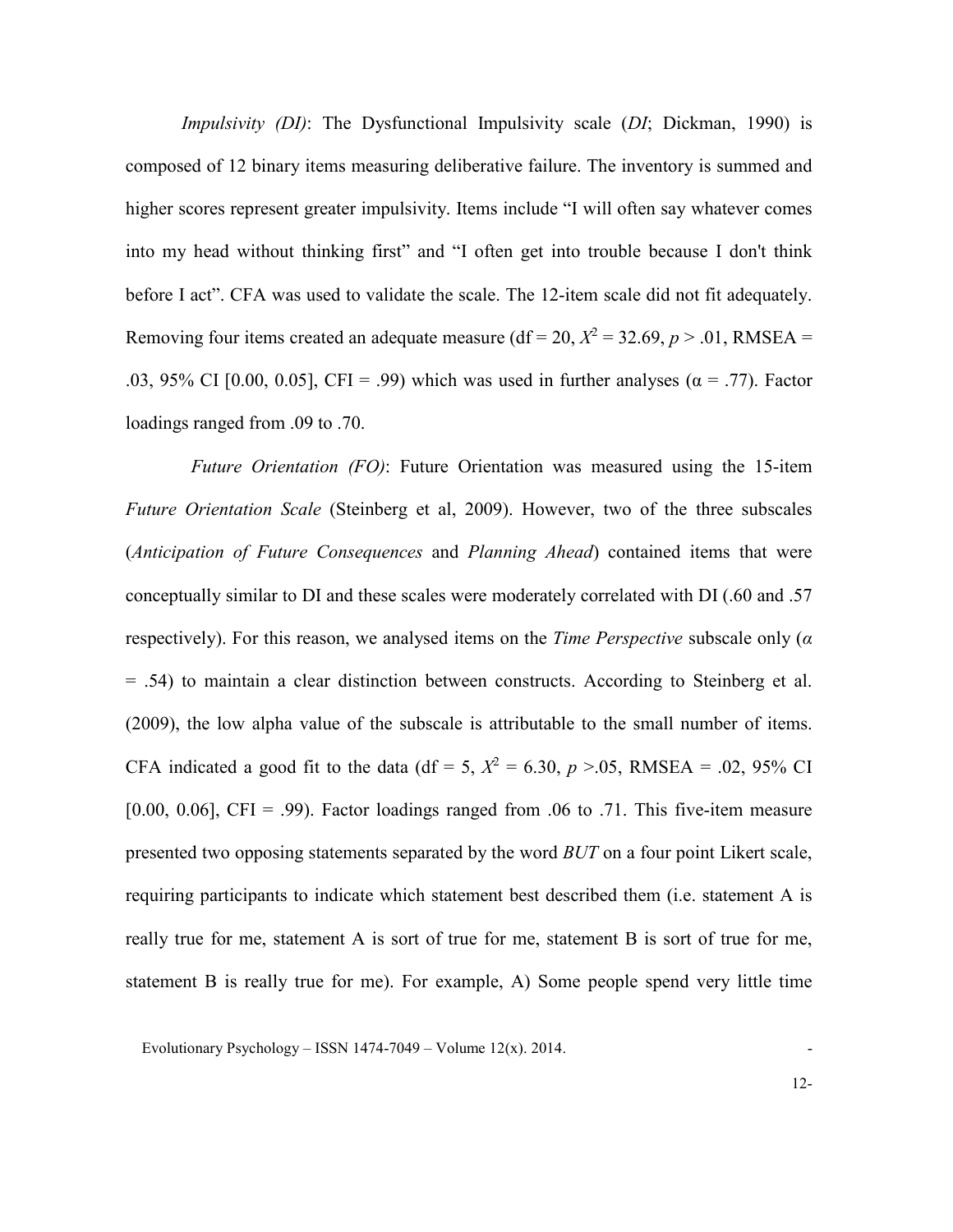thinking about how things might be in the future, B) Other people spend a lot of time thinking about how things might be in the future. Higher scores represent a greater orientation towards the future.

*Delay Discounting (DD)*: *DD* was measured using the One-Shot Delay Discounting Measure (Reimers, et al., 2009). On this binary item, participants indicated which they would prefer; £45 in three days' time or £70 in three months' time. Reimer's et al., claimed this measure to be as effective as a full behavioral DD battery. A higher score signifies preference for larger, delayed rewards.

#### **Life-history variables**

*Aggression*: Levels of physically aggressive behavior were recorded using the Richardson Conflict Response Questionnaire (RCRQ; Richardson and Green, 2003). Items reference various acts of physical aggression and respondents indicate how often they have performed each in the last year using a 5-point Likert scale labelled 'rarely' to 'often' (e.g. How many times in the last year have you kicked someone?). The six items were loaded onto one factor using CFA. Two items were dropped to produce an adequate fit ( $df = 2$ ,  $X^2$  $= .43, p > .05, RMSEA = .00, 95\% \text{ CI}$  [0.00, 0.05], CFI = 1.00). Factor loadings ranged from .73 to .85. Internal consistency was high ( $\alpha = .91$ ). Higher scores index greater aggression.

*Attitudes to Short-Term Relationships (STR):* This was measured with an 11-item questionnaire presenting opposing statements regarding sexual and relationship behaviors. Participants indicated their response on a 4-point Likert scale in the same manner as the FO

Evolutionary Psychology – ISSN 1474-7049 – Volume  $12(x)$ . 2014.

13-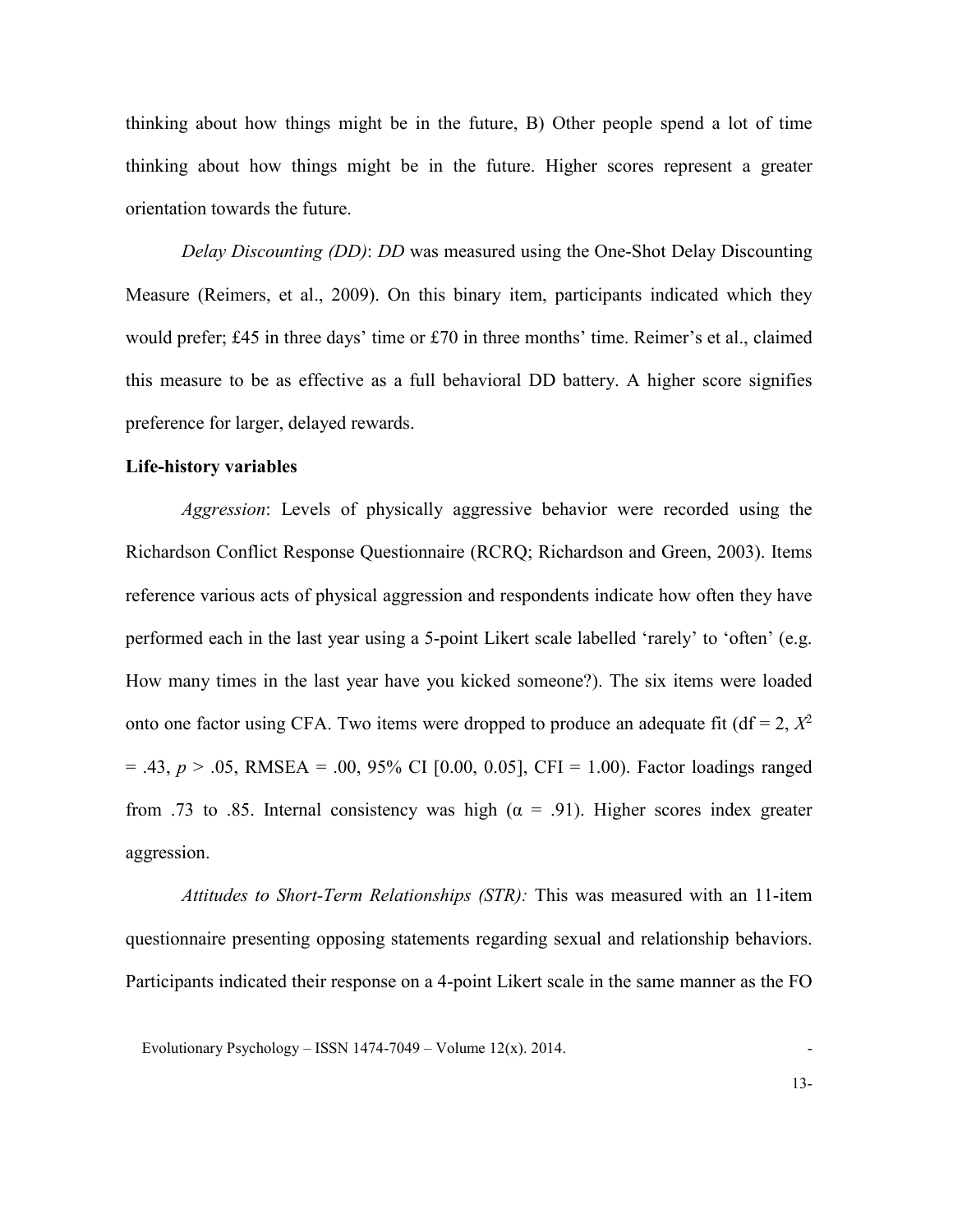scale. This was a new measure developed for this study (see Appendix 1 for items). The 11 items were loaded onto one factor using CFA. Seven items were dropped to produce an adequate fit (df = 2,  $X^2 = 4.43$ ,  $p > .05$ , RMSEA = .04, 95% CI [0.00, 0.09], CFI = .99). Factor loadings ranged from .60 to .87. Internal consistency was high ( $\alpha$  = .81). Higher scores represent a proclivity for STR.

*Puberty*: Participants indicated the age at which they reached puberty from the following 11 options: Younger than 10, 10, 11, 12, 13, 14, 15, 16, 17, 18 and older than 18. **Environment**

*Environmental Stress*: Environmental stress was examined by using perceptions of neighbourhood aggression, on the assumption that higher levels of perceived violence and victimisation are indicative of greater environmental stress (mortality risk). Levels of victimisation (*Vict*) and environmental aggression (*EA*) were measured by using modified versions of the RCRQ, which asked participants to record how often they had witnessed acts of physical aggression (e.g. How many times in the last year have you seen someone being kicked?) and how often these acts had happened to them (e.g. How many times in the last year have you been kicked?). The six victimisation items were loaded onto one factor using CFA. Two items were dropped to produce an adequate fit (df = 2,  $X^2 = .34$ ,  $p > .05$ , RMSEA = .00, 95% CI [0.00, 0.04], CFI = 1.00). Factor loadings ranged from .75 to .83. Internal consistency was high ( $\alpha = .89$ ). Higher scores index more frequent victimisation. The same procedure was conducted on the witnessed aggression scale. Two items were dropped to produce an adequate fit (df = 2,  $X^2 = 2.93$ ,  $p > .05$ , RMSEA = .3, 95% CI [0.00,

Evolutionary Psychology – ISSN 1474-7049 – Volume  $12(x)$ . 2014.

14-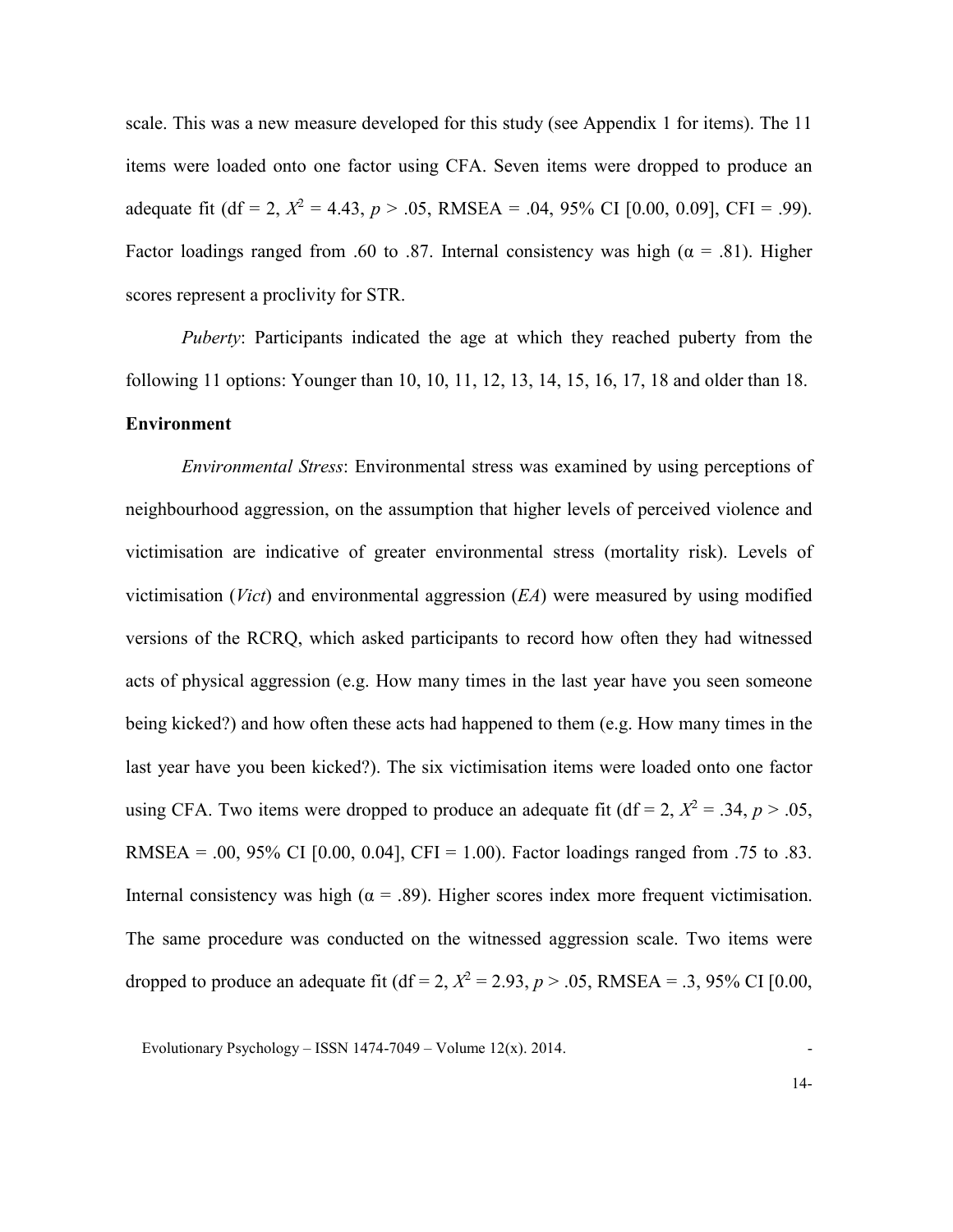0.08], CFI = .99). Factor loadings ranged from .81 to .85. Internal consistency was high ( $\alpha$ ) = .89). Higher scores index more frequent witnessing of aggression.

#### **Analysis**

Multi-group analysis was used to examine invariance on all of the above measures as a function of sex and heterogeneity of participant age (categorised as age 13-17 (N=584) and  $18+$  (N=157<sup>[2](#page-14-0)</sup>). All measures demonstrated invariance across age and sex (model statistics available on request). Analyses were conducted using IBM SPSS (V20) and R (V3.1).

### **Results**

 $\overline{a}$ 

The following analyses are exploratory and do not permit conclusions about causal relationships between personality variables and LH variables. Descriptive statistics are given in Table 1. Correlations are provided in Table 2.

## **"Time preference" as a unitary construct**

Table 2 shows that all four potential traits are related to each other (albeit, weakly). This may therefore support the contention that "time preference" is a global trait. CFA was used to examine whether such a higher- order structure fit the data. All four indicators were loaded onto a single, higher-order latent factor (representing "time preference"). WLSMV was used to calculate the fit to the data set. This procedure yielded a model that did not

<span id="page-14-0"></span><sup>&</sup>lt;sup>2</sup> Evolutionary Psychology – ISSN 1474-7049 – Volume 12(x), 2014.<br>
<sup>2</sup> Only two categories were used due to low n for age groups higher than age 21. Low samples would make 15- CFA analyses impossible.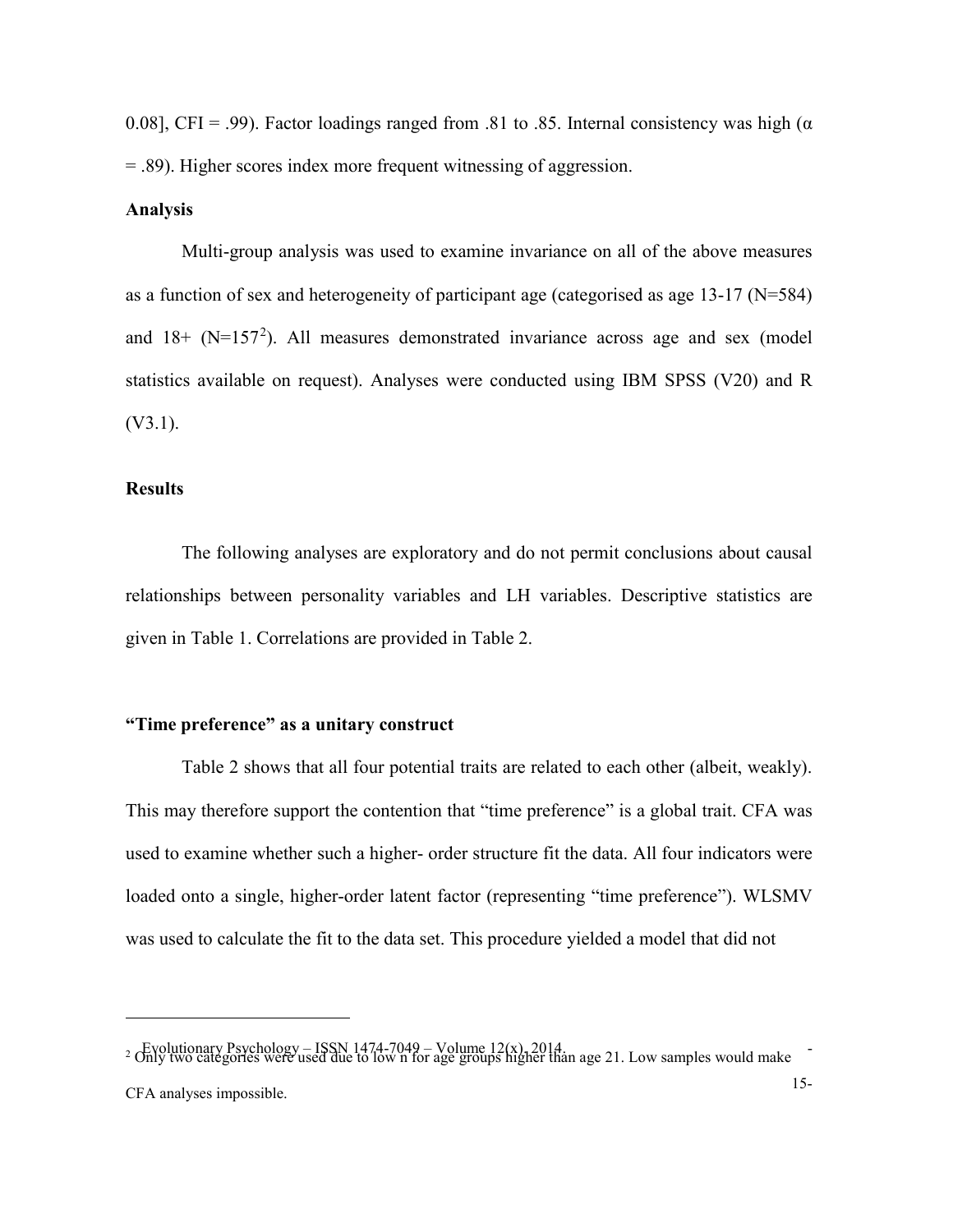|                                 | Minimum | Maximum | Mean  | <b>SD</b> |
|---------------------------------|---------|---------|-------|-----------|
| Age                             | 13.00   | 69.00   | 16.87 | 5.59      |
| Puberty                         | 9.00    | 18.00   | 11.79 | 1.45      |
| Impulsivity (DI)                | 0.00    | 8.00    | 3.38  | 2.27      |
| Future Orientation (FO)         | 0.00    | 3.00    | 1.63  | .56       |
| Sensation Seeking (SS)          | 0.00    | 6.00    | 3.76  | 1.76      |
| Delay Discounting (DD)          | 0.00    | 1.00    | .54   | .50       |
| <b>STR</b>                      | 0.00    | 12.00   | 4.23  | 3.09      |
| Aggression                      | 0.00    | 16.00   | 4.03  | 4.30      |
| Victimisation                   | 0.00    | 16.00   | 3.44  | 3.84      |
| <b>Environmental Aggression</b> | 0.00    | 16.00   | 5.70  | 4.40      |

**Table 1: Descriptive Statistics for all study variables** 

adequately fit the data (df = 167,  $X^2 = 321.75$ ,  $p < .001$ , RMSEA = .04, 95% CI [0.03, 0.04], CFI = .94), with a significant  $X^2$  and a CFI less than .95. Testing for structural invariance between sex and age groups showed that the higher-order structure also varied between groups. Fitting the model to males and females separately yielded a  $X^2$  difference of 92.76 ( $p < .001$ ). The female model did not adequately fit the data (df = 167,  $X^2 = 285.46$ ,  $p < .001$ , RMSEA = .04, 95% CI [0.03, 0.05], CFI = .93). The male model was a closer fit to the data although  $X^2$  was still significant (df = 167,  $X^2 = 192.70$ ,  $p < .01$ , RMSEA = .02, 95% CI  $[0.00, 0.04]$ , CFI = .97). The same procedure was repeated across the two age categories, yielding similar (albeit, less variant) figures, with a  $X^2$  difference of 53.21 ( $p$ <.001), with a less adequate model for older participants (df = 167,  $X^2 = 202.34$ ,  $p < .001$ , RMSEA = .04, 95% CI [0.01, 0.05], CFI = .93) than for younger participants (df = 167,  $X^2$  $= 255.55, p < .001, RMSEA = .03, 95\% \text{ CI}$  [0.02, 0.04], CFI = .94). The construct of "time" preference" appears to be neither a viable higher-order construct nor invariant across sex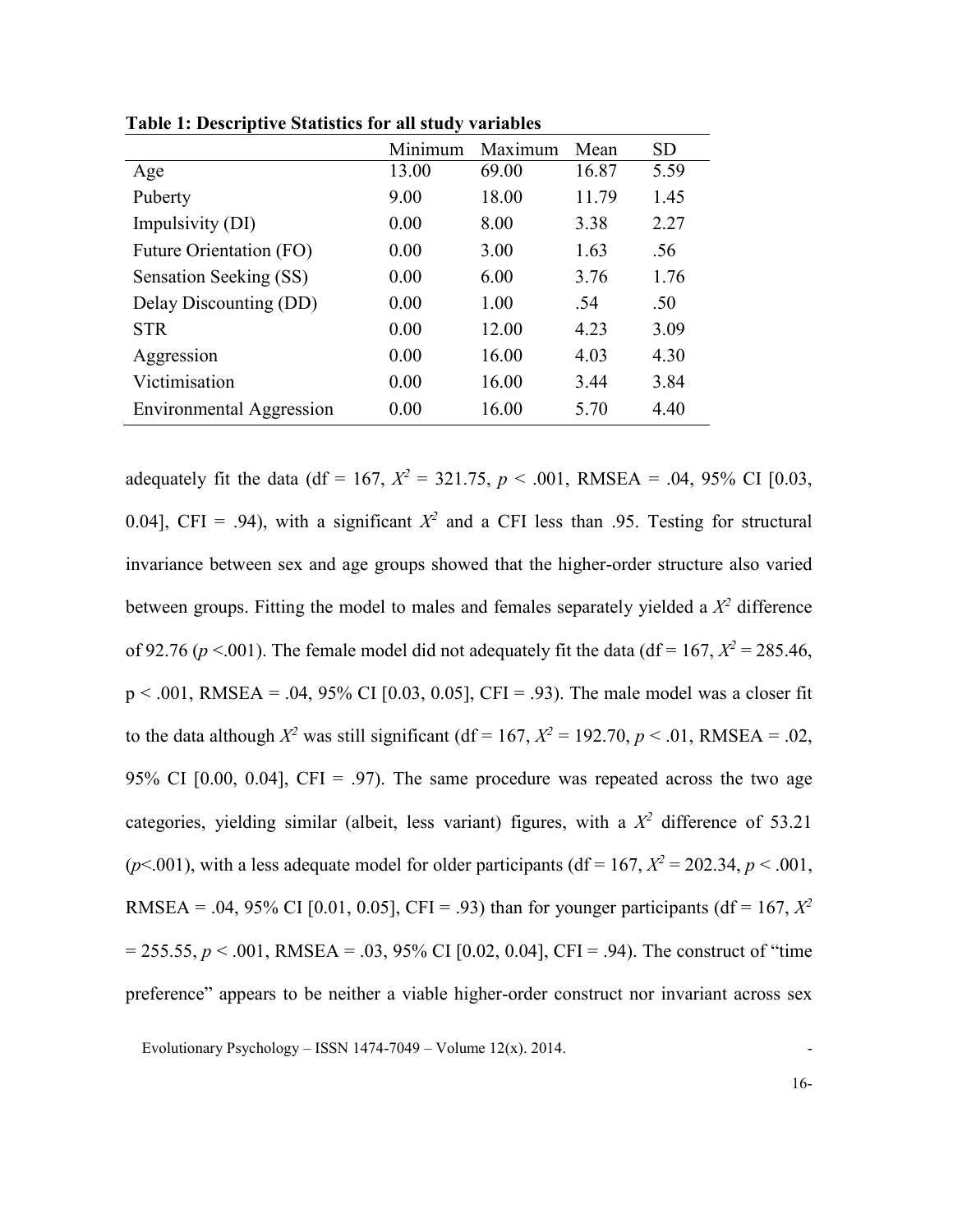and age. Appendix 2 shows the factor loadings across each group.

#### **Criterion Evaluation**

Table 2 presents correlations between study variables. All candidate variables were associated with the life-history variables in expected directions (Criterion 1). Aggression and orientation to short-term relationships increased with higher levels of DI and SS, weaker FO and a preference for immediate rewards. All correlations were significant (*p*  <.05) albeit weak to modest in strength (ranging from *r* = -.11 to .37). *DI* and *SS* had the strongest associations with life-history variables

Criterion 2 was that candidate variables should correlate with pubertal onset. SS and DI were the more strongly associated  $(r = -.15$  and  $-.10, p < .01)$ , whilst DD and FO showed weaker correlations ( $r = .09$  and  $.08$ ,  $p < .05$ ). Higher scores on SS and DI were associated with lower age at puberty. Pubertal onset was later for those with a stronger FO and the propensity to discount short-term rewards.

Criterion 3 proposed that candidate traits should be associated with levels of environmental stress, indexed by exposure to and witnessing of violence. Table 2 shows that all four variables were associated with victimisation and witnessing aggression (*p* < .05).

Criterion 4 focussed on sex differences in candidate variables. Independent samples t-tests were conducted on each personality trait (chi-square was conducted on DD due to its binary nature). Table 3 presents the results. Significant differences were found in all variables in the expected directions ( $p < .05$ ). Males scored higher on DI and SS, were less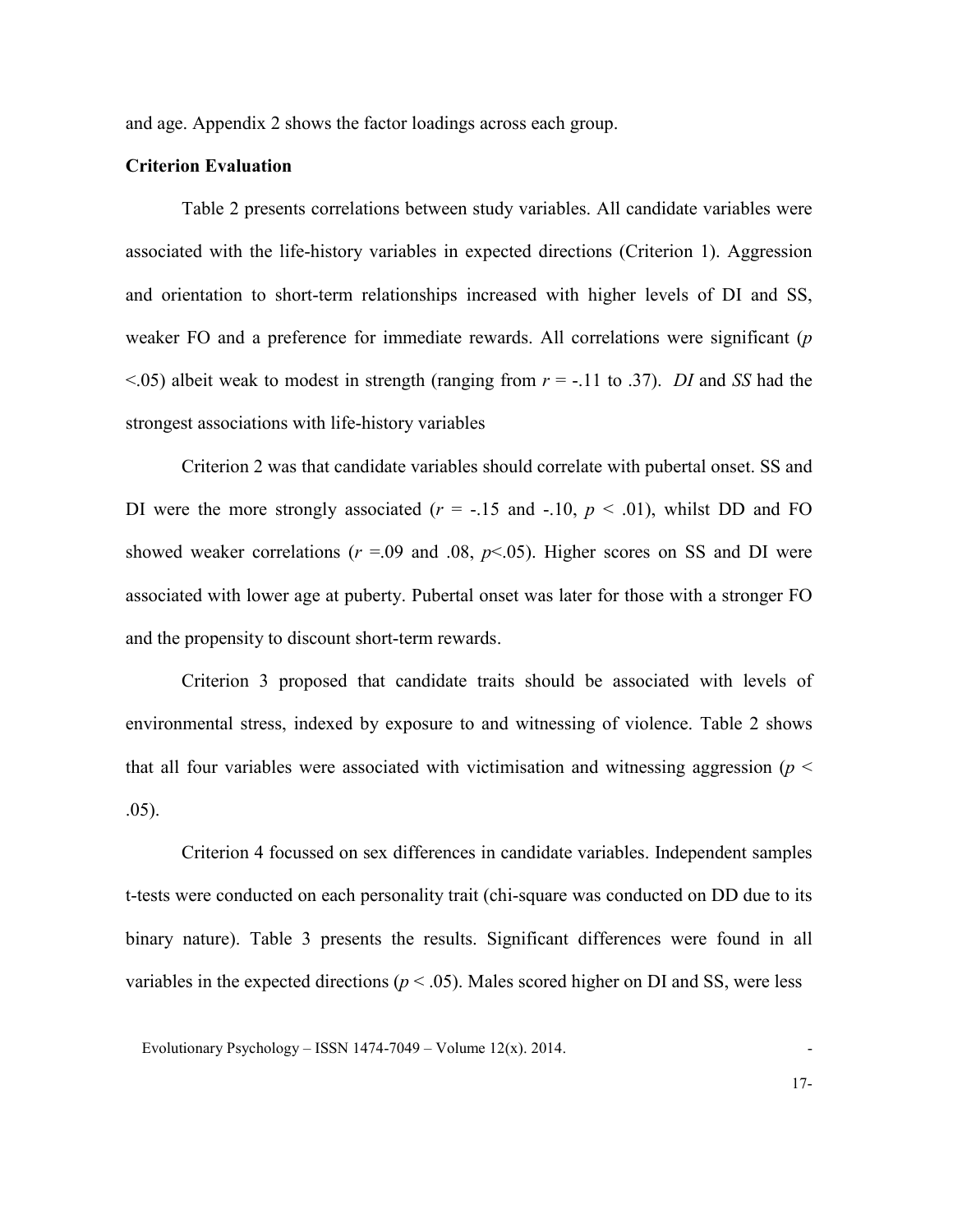## **Table 2: Table of Correlations**

|                         | <b>STR</b> | Aggression           | Puberty  | Victimisation         | Environmental        | Future      | Sensation             | Delay       |
|-------------------------|------------|----------------------|----------|-----------------------|----------------------|-------------|-----------------------|-------------|
|                         |            |                      |          |                       | Aggression           | Orientation | Seeking               | Discounting |
| Impulsivity (DI)        | $.22**$    | $.37***$             | $-.10**$ | $\overline{.34}^{**}$ | $.31***$             | $-.31***$   | $\overline{.33}^{**}$ | $-24^{**}$  |
| Future Orientation (FO) | $-.20**$   | $-.12**$             | $.08*$   | $-.09*$               | $-.09*$              |             | $-.24***$             | $.17**$     |
| Sensation Seeking (SS)  | $.21**$    | $.32***$             | $-15**$  | $.27***$              | $.24***$             |             |                       | $-14**$     |
| Delay Discounting (DD)  | $-.11**$   | $-.19$ <sup>**</sup> | $.09*$   | $-.18***$             | $-.20$ <sup>**</sup> |             |                       |             |

 $*_{p<.05,**_{p<.01}}$ 

## **Table 3: Significance tests for sex differences (DF = 739)**

|                                                    | Mean (M) | SD (M) | Mean (F) | SD (F) | $t/X^2$ | р      | d    |
|----------------------------------------------------|----------|--------|----------|--------|---------|--------|------|
| Impulsivity (DI)                                   | 3.62     | 2.18   | 3.23     | 2.31   | 2.39    | $\ast$ | 0.17 |
| <b>Future Orientation (FO)</b>                     | 1.51     | .54    | 1.72     | .55    | $-5.02$ | $***$  | 0.38 |
| Sensation Seeking (SS)                             | 3.97     | 1.65   | 3.62     | 1.81   | 2.81    | $***$  | 0.20 |
| Delay Discounting <sup><math>\pi</math></sup> (DD) | .48      | .50    | .58      | .49    | 9.82    | $\ast$ | 0.17 |
| Aggression                                         | 4.60     | 4.40   | 3.62     | 4.19   | 3.08    | $***$  | 0.23 |
| <b>STR</b>                                         | 4.86     | 3.40   | 3.79     | 2.78   | 4.68    | $***$  | 0.29 |
| <b>Pubertal Onset</b>                              | 11.56    | 1.39   | 11.94    | 1.47   | $-.38$  | $***$  | 0.13 |

\*p<.05, \*\*p<.01, π reported as a Chi Square with a DF of 2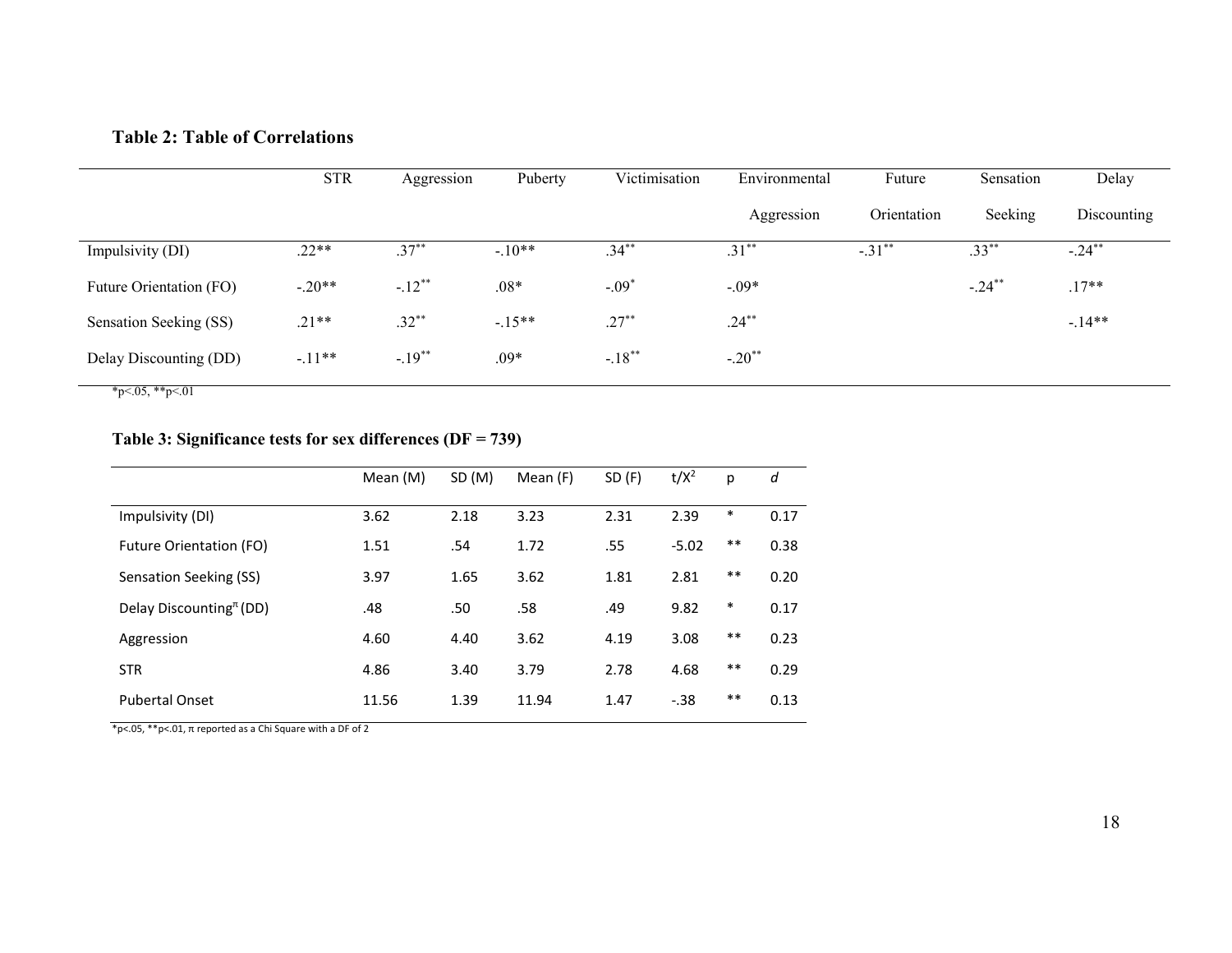future orientated and less likely to defer rewards. Males were also more aggressive and more orientated towards short-term sexual relationships ( $p < .05$  in both cases).

To assess relative relationship strengths, regression analysis was used to examine the variance contributed by each trait to each LH variable (Table 4). Using forced entry method, regression allows us to examine the unique variance associated with each predictor. Based on these analyses, *SS* was the only variable to show consistently significant relationships across all variables ( $p < .01$  in all cases). *DI* was significant with all variables except *Puberty* and showed stronger links to aggression (exposure to and use of) than SS. *FO* and *DD* showed the least consistent patterns of relationships across LH variables.

**Table 4**: **Significance of Standardized Beta Weights in Regression Analysis**

|                         | Aggression | <b>STR</b> | Puberty   | Victimisation | Environmental Aggression |
|-------------------------|------------|------------|-----------|---------------|--------------------------|
| Impulsivity (DI)        | $0.28**$   | $0.13**$   | $-0.04$   | $0.28**$      | $0.24**$                 |
| Future Orientation (FO) | 0.03       | $-0.17**$  | 0.03      | 0.05          | 0.04                     |
| Sensation Seeking (SS)  | $0.22**$   | $0.14**$   | $-0.12**$ | $0.17**$      | $0.15**$                 |
| Delay Discounting (DD)  | $-0.10**$  | $-0.04$    | 0.06      | $-0.10*$      | $-0.13*$                 |

 $*_{p<.05,**p<.01}$ 

#### **Discussion**

The aims of this study were twofold: to evaluate the global construct of "time preference" and to evaluate potential candidate mechanisms in terms of their suitability as mediating mechanisms in life-history models.

The results indicated that a higher-order global construct of time preference did not fit the data. Supporting previous work (Frederick et al., 2002; Wilson and Daly, 2006), lack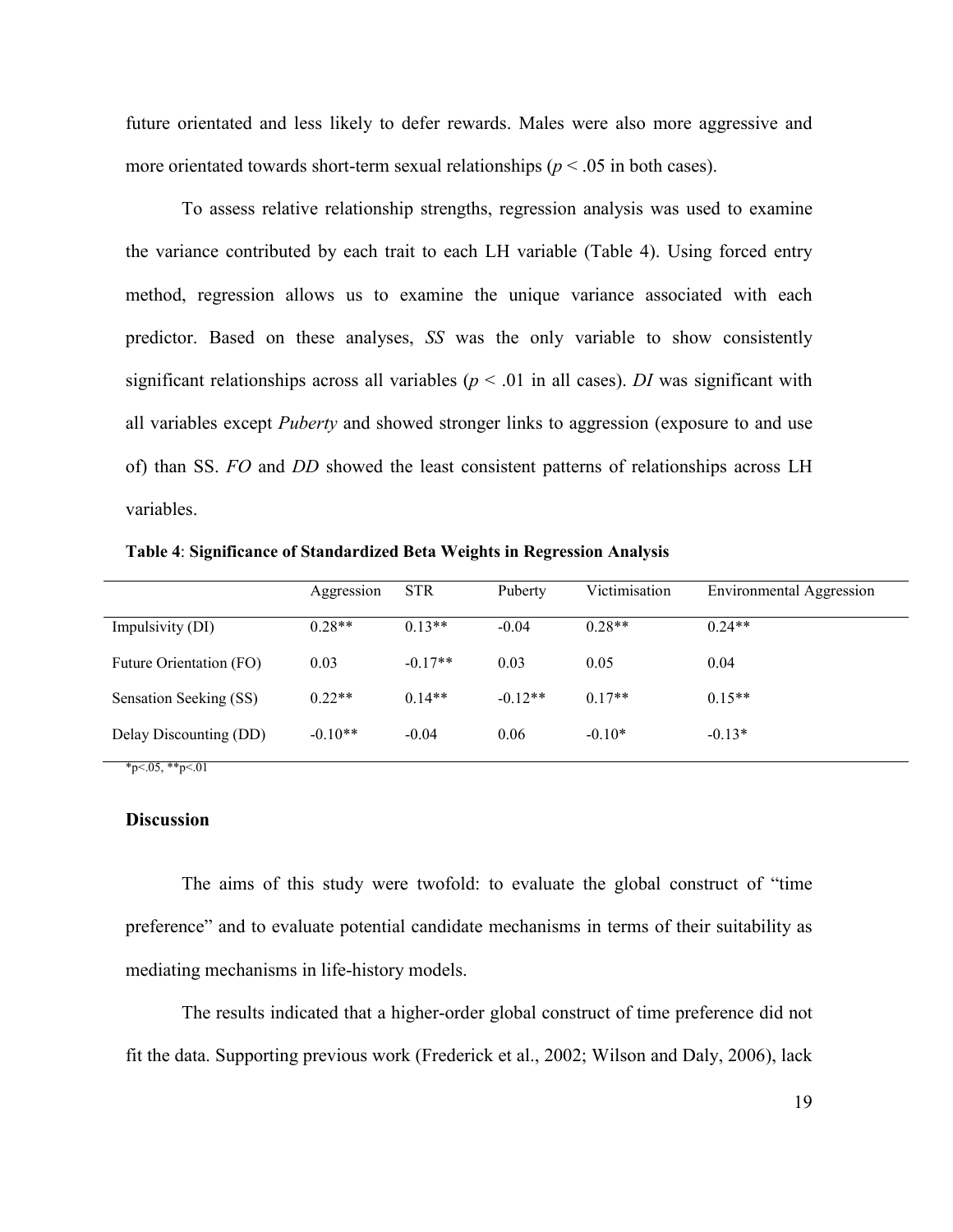of statistical parsimony on the full sample and lack of structural invariance across sex and age, as well as weak correlations between components cast doubt over its feasibility. As all latent measurement structures (see Method) used in this analysis demonstrated invariance across age and sex, the fact that a combined structure did not demonstrate invariance suggests that these traits do not work in the same way together across different sex and age groups. Whilst there was clearly shared variance between the four personality traits, it was not sufficient to support the notion of "time preference" (or indeed "impulsivity") as coherent umbrella constructs in their own right. This is congruent with a growing body of work into the multidimensional nature of superficially similar personality traits (Depue and Collins, 1999; Teuscher and Mitchell, 2011; Wilson and Daly, 2006). However it should be noted however that sample sizes between the age and sex groups differed in the present data and this could have potentially inflated  $X^2$  values (Brown, 2006). More balanced samples may have yielded a more invariant higher-order construct; Further research is required to examine this possibility.

Regarding the second objective, correlation analysis suggests all of the potential psychological mediating mechanisms in this study demonstrated; 1) relationships with aggression and mating attitudes in expected directions; 2) significant sex differences consistent with evolutionary theory; 3) significant associations with environmental stress (victimisation and witnessing aggression) and; 4) significant associations with pubertal onset. Impulsivity and sensation seeking appeared to be the most successful traits with regards to these four criteria, with future orientation and delay discounting being less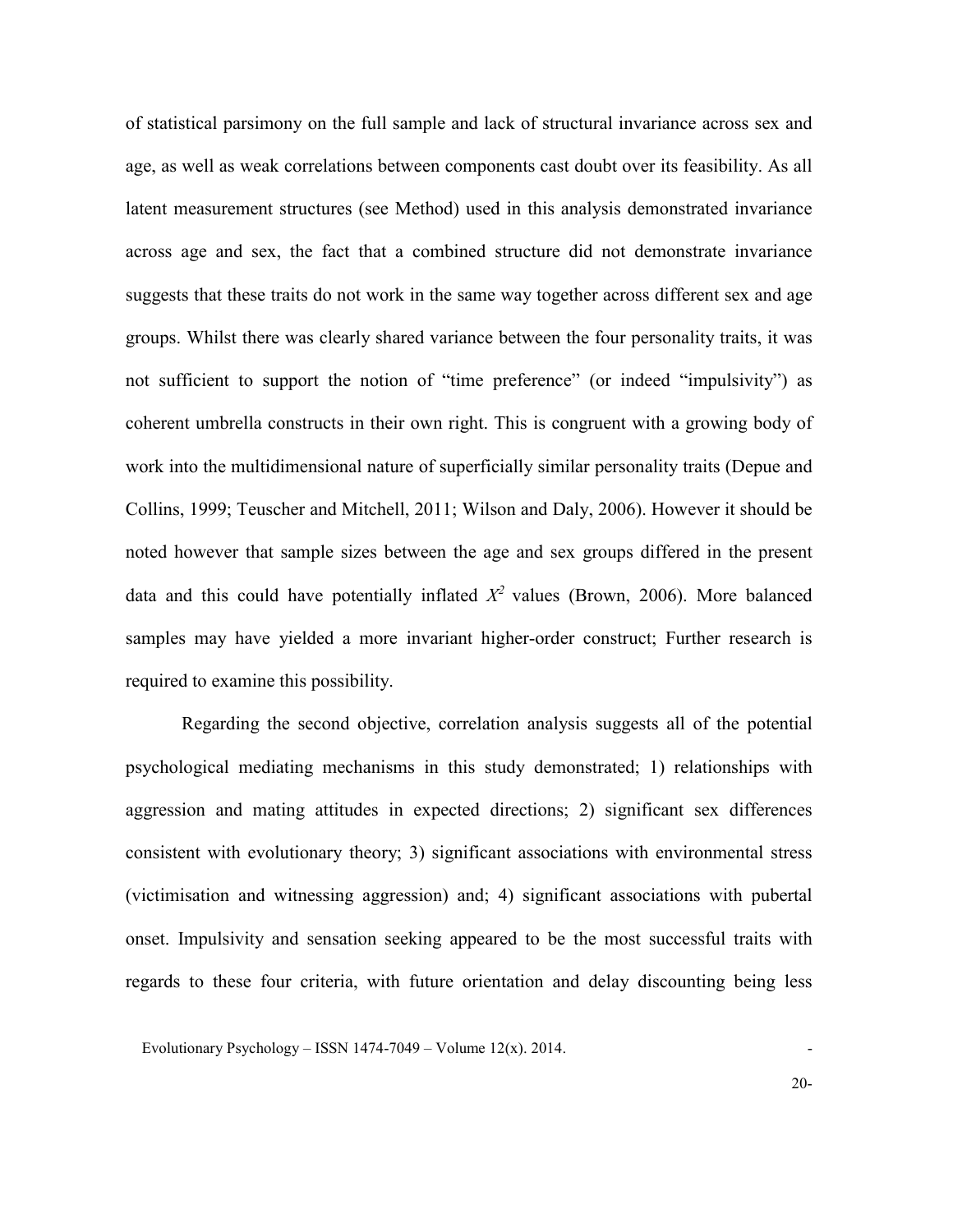strongly related.

Regression analyses confirmed this pattern of results, with impulsivity and sensation seeking yielding the highest beta weights for the prediction of pubertal onset, aggression, mating orientation and levels of environmental aggression and victimisation. Sensation seeking however was the only variable to be significant in all cases. It therefore seems likely that sensation seeking is the best of the current candidates to represent the mediating mechanism between environmental stress and life-history strategy. It should be noted however that impulsivity, whilst not related to puberty, appeared to be more strongly associated with aggression and environmental aggression. Delay discounting and future orientation were the weaker predictors and this analysis suggested that they are more peripherally related to life-history variables.

Specifically why sensation seeking and impulsivity appear to be more closely related to life history variables than future orientation and delay discounting is beyond the scope of this study. Future orientation and delay discounting may involve more situational and reflective cognitive abilities, while sensation seeking and impulsivity may capture more enduring affective and temperamental traits (MacDonald, 2008). Future work however is needed to fully explain these results fully.

#### **Limitations, future work and conclusions**

In any study, conclusions are specific to the measurement instruments used. Our measures of stress do not readily encapsulate the complexity of (and interactions between) harshness and unpredictability in environments (Ellis et al., 2009). Furthermore, our focus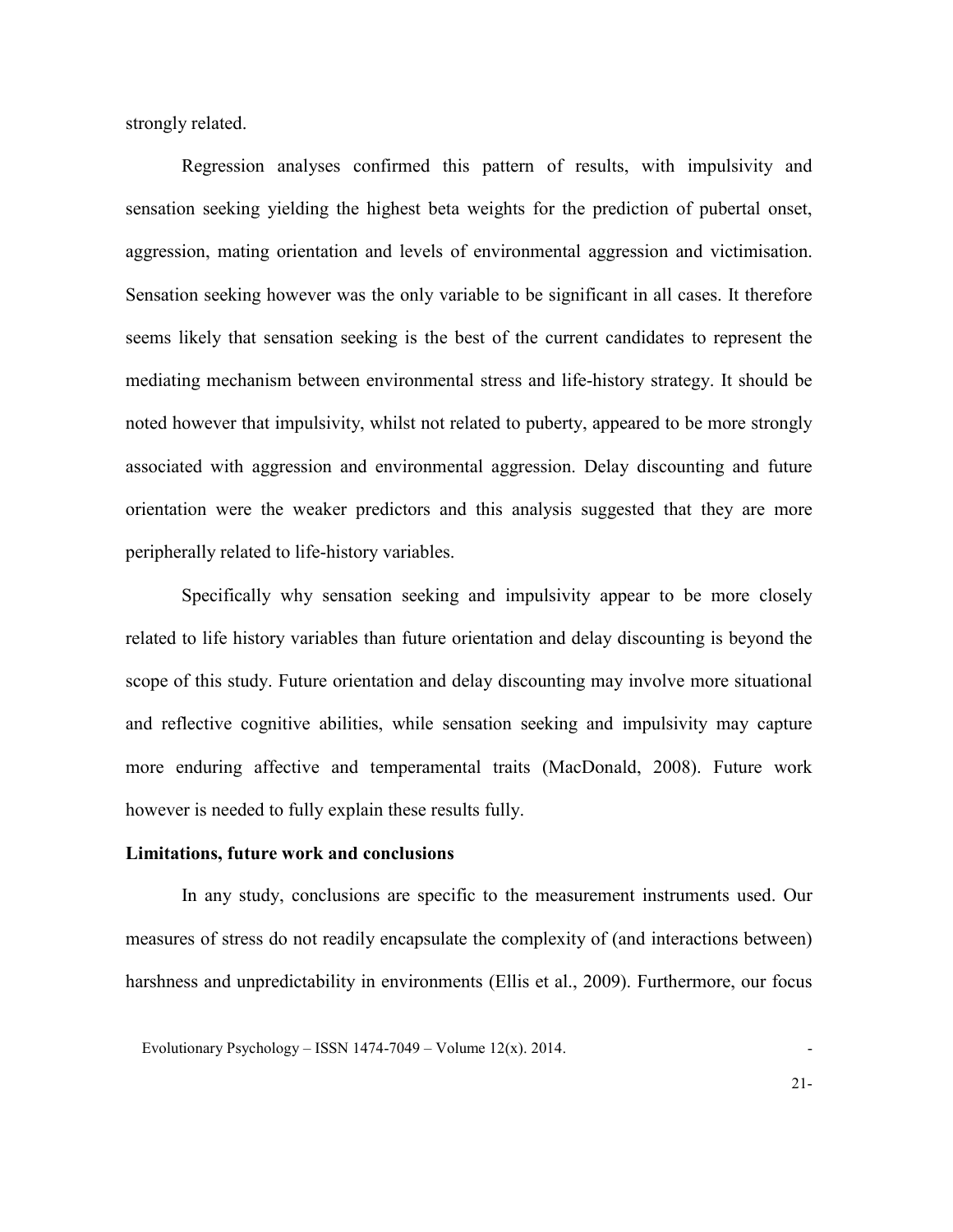was explicitly on external sources of stress as hypothesised by Chisholm (1999). Recent theoretical work by Nettle, Frankenhuis and Rickard (2013) has suggested a potential role for internal sources of mortality (e.g. pathogenesis, somatic damage) as a driver of strategy behavior. Such factors were not measured here but should not be ignored in future work. Future work should also consider if low or absent correlations are as a result of potential suppressor variable(s) which may impact upon life history strategy.

Our index of mating orientation was designed specifically for this study, whilst measures of environmental stress (witnessed aggression and victimisation) were modifications of an existing self-report measure of aggression (the RCRQ – Richardson and Green, 2003). Whilst appearing to represent the intended constructs, these require further testing for the purposes of establishing reliability and validity.

Measures were selected for brevity and simplicity for the purposes of this schoolbased research. Whilst this aids recruitment and prevents loss of attention, other longer, validated measures could be implemented, such as the SSS-V (Zuckerman, 1994), the Barrett Impulsivity Scale (Patton, Stanford and Barratt, 1995) a full delay discounting task and the Zimbardo Time Perspective Inventory (Zimbardo and Boyd, 1999). The one-shot delay discounting measure, whilst quick and easy to administer is known to produce only small, negative correlations with age of first sex and income in large samples (Reimers, 2009). Furthermore, single item measures of discounting have been shown to have stronger associations with personality traits, including impulsivity and sensation seeking, than with a full delay discounting battery (Mishra and Lalumière, 2011). These differential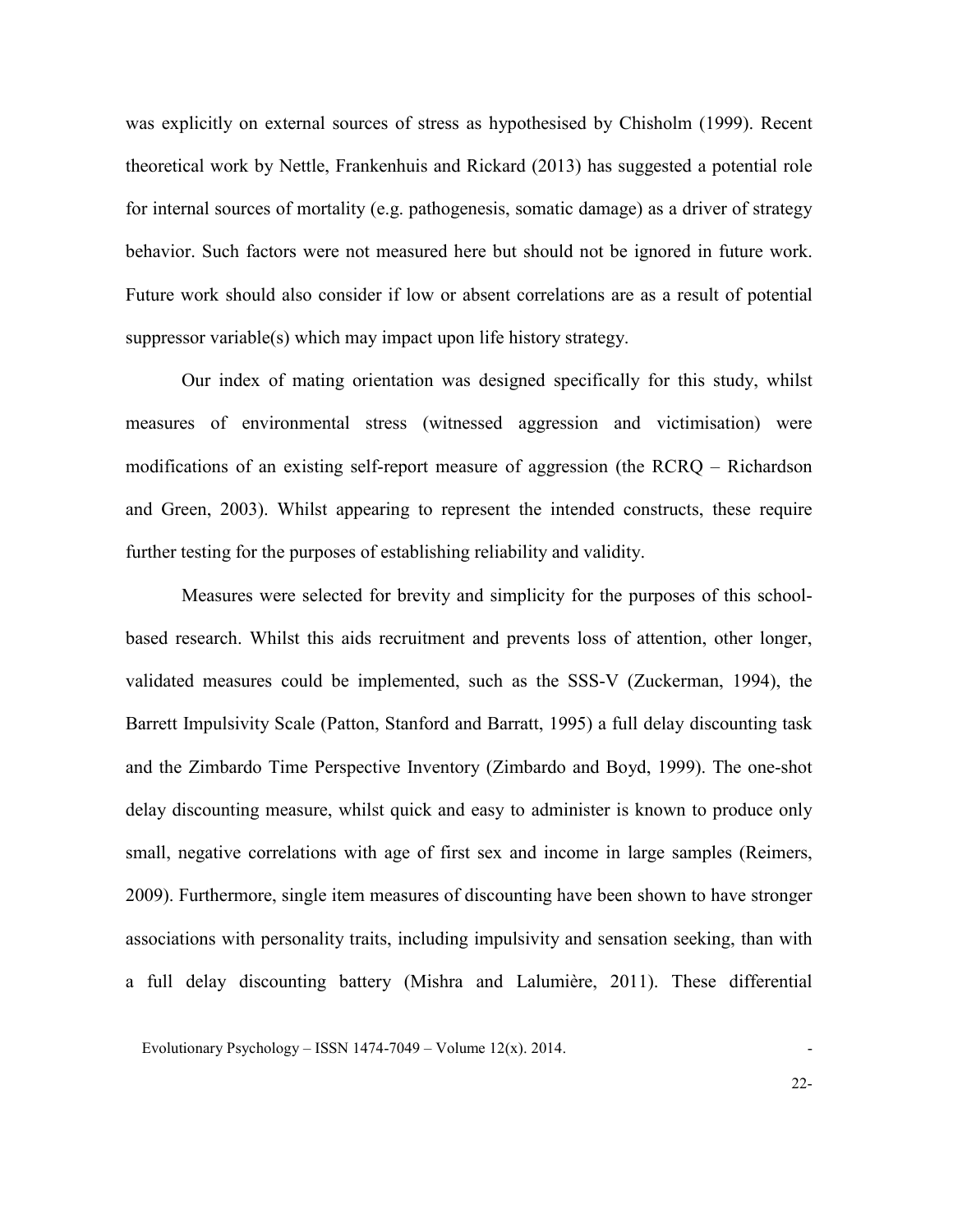associations may have implications for tests of global "time preference" measures. Future studies should employ alternative indices in order to determine the replicability of the present findings.

Future work needs to establish how potential candidate mechanisms (such as sensation seeking and impulsivity in particular given the present results) develop during childhood, as well as the environmental inputs to which they are sensitive and the lifehistory variables which they affect. Longitudinal data and multivariate modelling are required to properly examine personality mediators of strategy development as part of a longitudinal trajectory. Previous studies have attempted to show how time preference may work in a life-history context (Hill et al., 2008), but the conceptually inconsistent use of "impulsivity" still makes it difficult to ascertain the precise mechanisms involved in strategy development. Longitudinal designs eliminate the need for less reliable retrospective measures of development, particularly self-reported assessments of pubertal timing where the signs are less memorable and distinct for males than for females. Future studies need a more accurate way of gauging pubertal onset given its theoretical importance as a developmental switching point.

The results of this study did not contradict the fundamental premise of Chisholm's (1999) proposal. Our aim was to clarify the conceptual basis of the 'time preference' that he invokes. Our exploratory analysis suggests that, although the four potential candidates were weakly correlated, a unitary "time preference" structure did not emerge. We suggest that measures of sensation seeking and impulsivity appear to be better candidates for time

Evolutionary Psychology – ISSN 1474-7049 – Volume  $12(x)$ . 2014.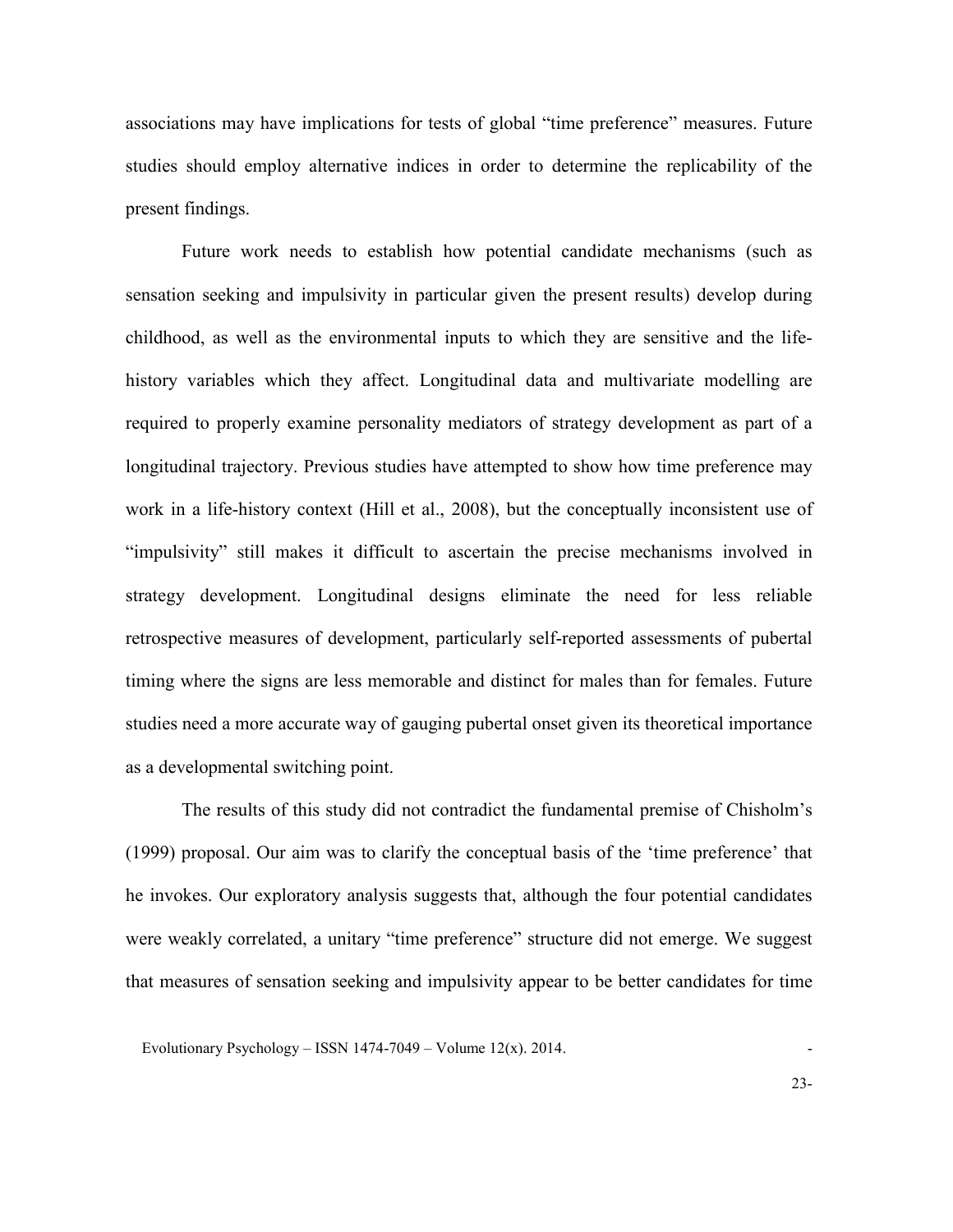preference than constructs such as discounting or future orientation. We hope that these findings stimulate further work in this field.

#### **Acknowledgements:**

#### **Received xx July 201x; Revision submitted xx July 201x; Accepted xx July 201x**

## **References**

Archer, J. (2009). Does sexual selection explain human sex differences in aggression? *Behavioral and Brain Sciences*, 32, 266–311. doi:10.1017/ S0140525X09990951.

Bateman, A.J. (1948). Intra-Sexual Selection in Drosophila. *Heredity, 2,* 349-368.

Belsky, J., Schlomer, G. L., and Ellis, B. J. (2012). Beyond cumulative risk: distinguishing harshness and unpredictability as determinants of parenting and early life history strategy. *Developmental Psychology*, 48, 662–673. doi:10.1037/a0024454.

Belsky, J., Steinberg, L., and Draper, P. (1991). Childhood J., L. Childhood experience, interpersonal development, and reproductive strategy: An evolutionary theory of socialization. *Child Development,* 62, 647-70. [doi:10.2307/1131166](http://dx.doi.org/10.2307%2F1131166)

Bolland, J. M. (2003). Hopelessness and risk behavior among adolescents living in high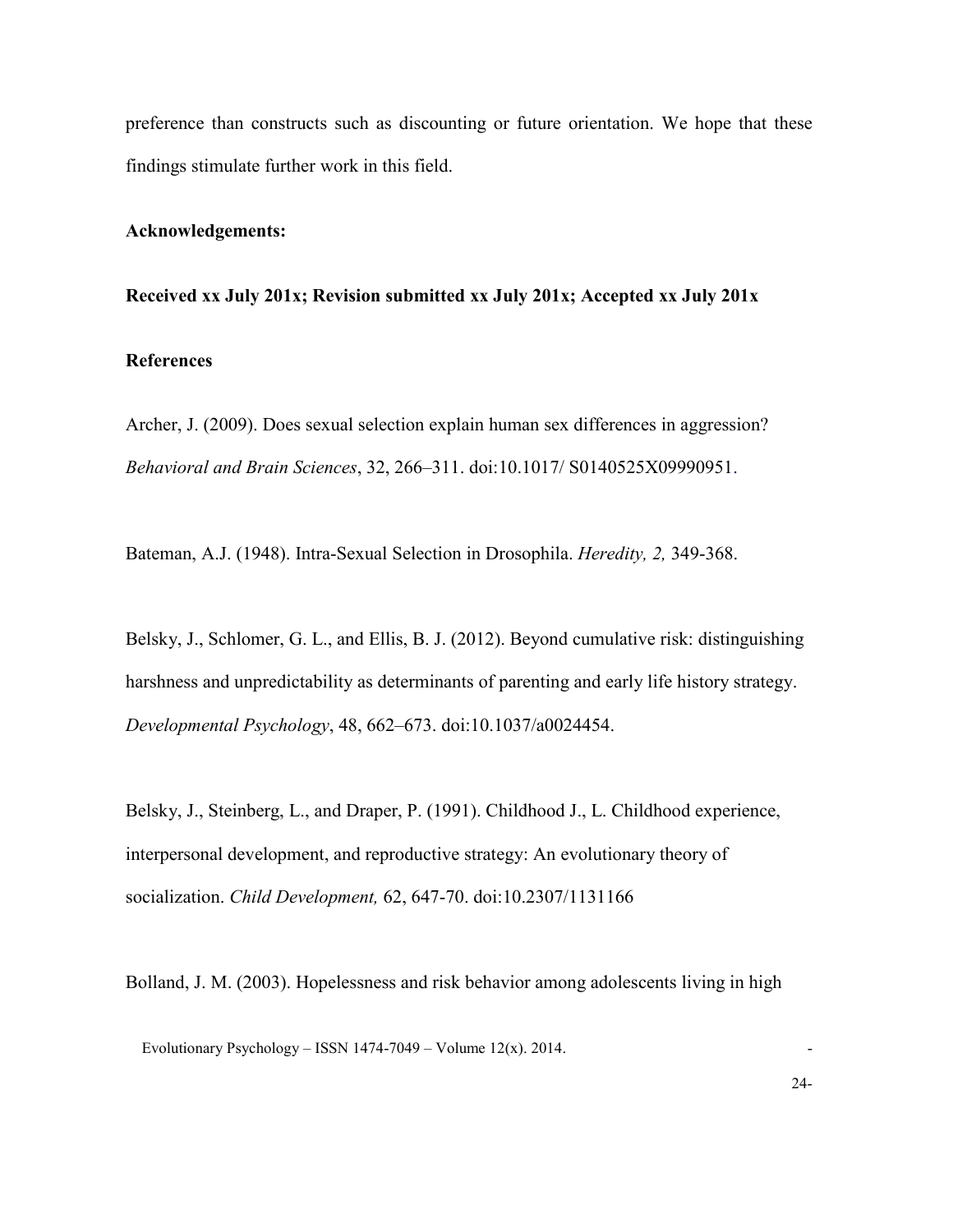poverty inner-city neighbourhoods. *Journal of Adolescence, 26,* 145-158. doi:10.1016/S0140-1971(02)00136-7

Brennan, I.R., Moore, S.C., and Shepherd, J.P. (2010). Aggression and attitudes to time and risk in weapon using violent offenders*. Psychiatry Research*, 178, 536-539. doi:10.1016/j.psychres.2009.05.006

Brown, T.A. (2006). *Confirmatory Factor Analysis for Applied Research*. New York: Guildford Press

Browne, M.W. and Cudeck, R. (1993). Alternative ways of assessing model fit. In K.A. Bollen and J.S. Long (Eds). *Testing Structural Equation Models*, (pp 445-455). Newbury Park, CA: Sage.

Cabrera, P., Auslander, W., and Polgar, M. (2009). Future orientation of adolescents in foster care: relationship to trauma, mental health and HIV risk behaviors. Journal of Child and Adolescent Trauma, 2, 271-286. doi: 10.1080/19361520903317311

Campbell, A. (1999). Staying alive: Evolution, culture and women's aggression. *Behavioral and Brain Sciences, 22,* 203–252. doi:10.1017/ S0140525X99001818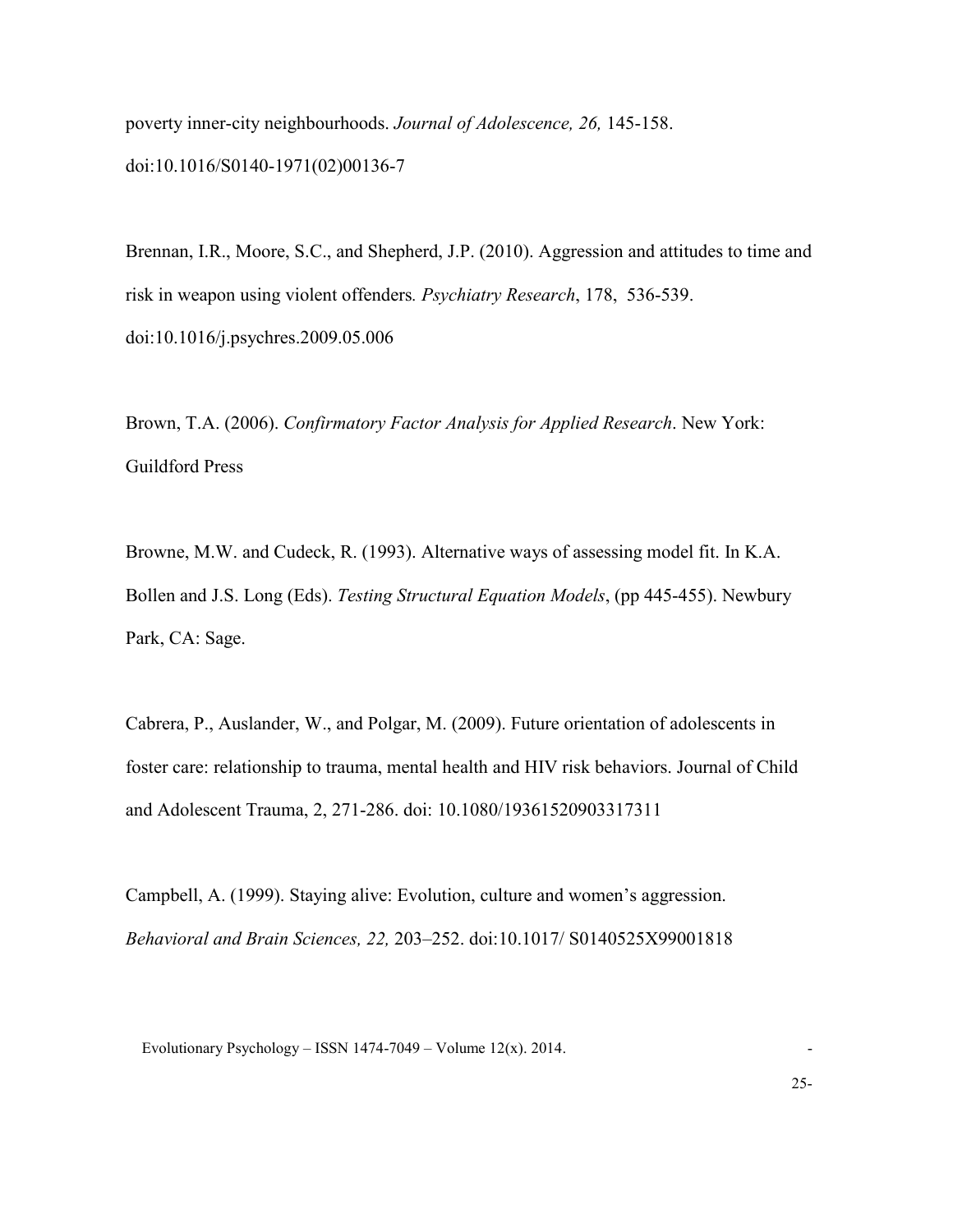Chisholm, J. (1999a). *Death, Hope, and Sex: Steps to an Evolutionary Ecology of Mind and Morality.* Cambridge: Cambridge University Press.

Chisholm, J.S., Quinlivan, J.A., Peterson, R.W., and Coall, D.A. (2005). Early stress predicts age at menarche and first birth, adult attachment and expected lifespan. *Human Nature*, 16, 233-265. doi: 10.1007/s12110-005-1009-0

Copping, L.T., Campbell, A., and Muncer, S. (2013a). Violence, teenage pregnancy and life history. *Human Nature*, 24, 137-157. doi:10.1007/s12110-013-9163-2

Copping, L.T., Campbell, A., and Muncer, S. (2013b). Impulsivity, sensation seeking and reproductive behavior: A life history perspective. *Personality and Individual Differences*, 54, 908-912. doi:10.1016/j.paid.2013.01.003

Copping, L.T., Campbell, A., and Muncer, S. (2014). Psychometrics and life history strategy: the structure and validity of the High K strategy scale. *Evolutionary Psychology*, *12, 200-222.*

Cross, C.P., Copping, L.T., and Campbell, A. (2011). Sex differences in impulsivity: a meta-analysis. *Psychological Bulletin*, 137, 97-130. doi: 10.1037/a0021591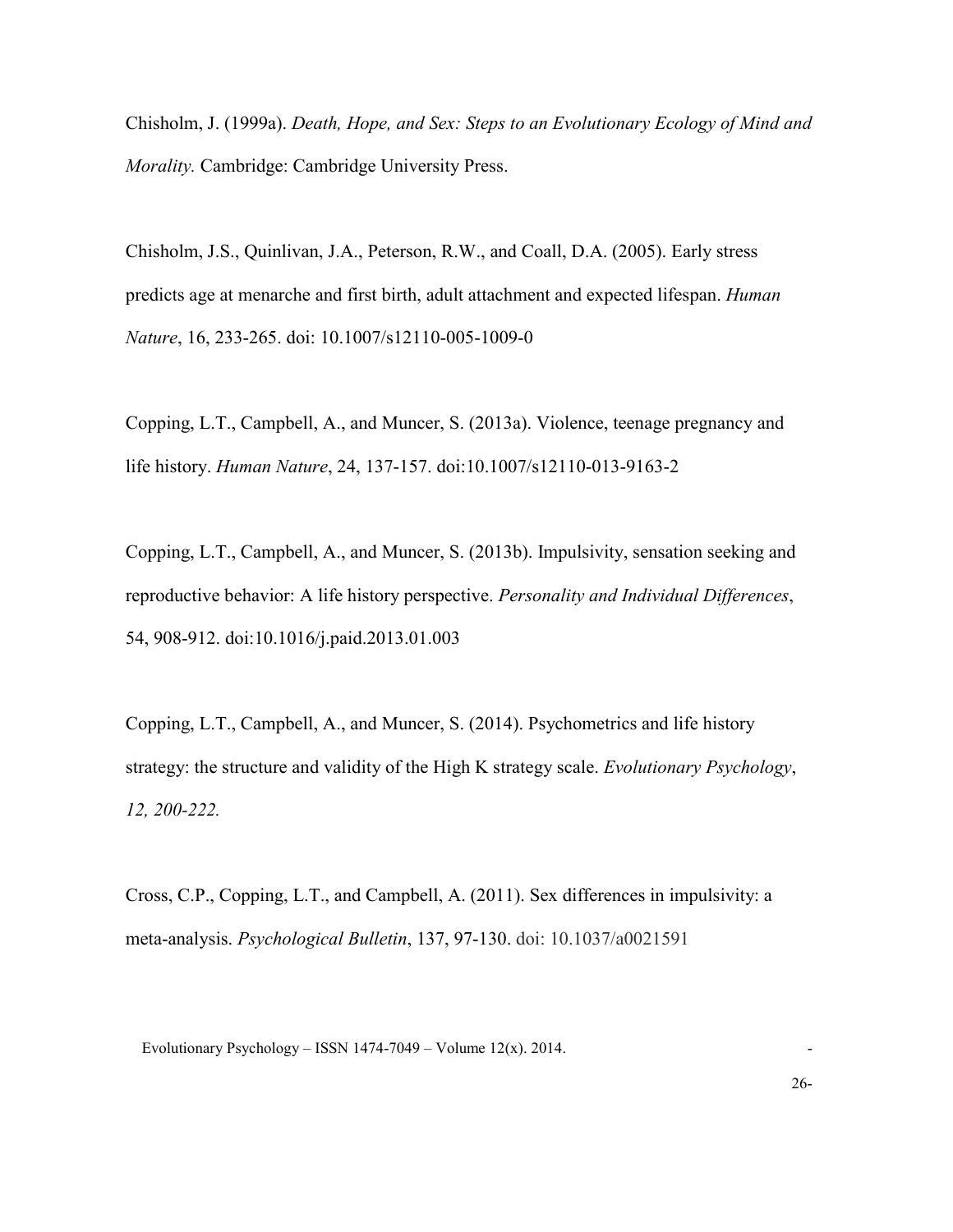Del Giudice, M. (2009). Sex, attachment and the development of reproductive strategies. *Behavioral and Brain Sciences, 32*, 1-67. doi:10.1017/S014052X09000016

Depue, R. A., and Collins, P. F. (1999). Neurobiology of the structure of personality: Dopamine, facilitation of incentive motivation, and extraversion. *Behavioral and Brain Sciences, 22,* 491–569. doi:10.1017/S0140525X99002046

Dickman, S.J. (1990). Functional and dysfunctional impulsivity: personality and cognitive correlates. *Journal of Personality and Social Psychology*, 58, 95-102. doi: 10.1037/0022- 3514.58.1.95

Donohew, L., Zimmerman, R., Cupp, P. S., Novak, S., Colon, S., and Abell, R. (2000). Sensation seeking, impulsive decision making, and risky sex: Implications for risk-taking and design of interventions. *Personality and Individual Differences*, 28, 1079–1091. doi: 10.1016/S0191-8869(99)00158-0

Duntley, J. D., and Buss, D. M. (2004). The evolution of evil. In A. G. Miller (Ed.), *The social psychology of good and evil*, (pp. 102–123). New York: Guilford.

Ellis, B.J., Figueredo, A.J., Brumbach, B.H., and Schlomer, G.L. (2009). Fundamental dimensions of environmental risk. The impact of harsh versus unpredictable environments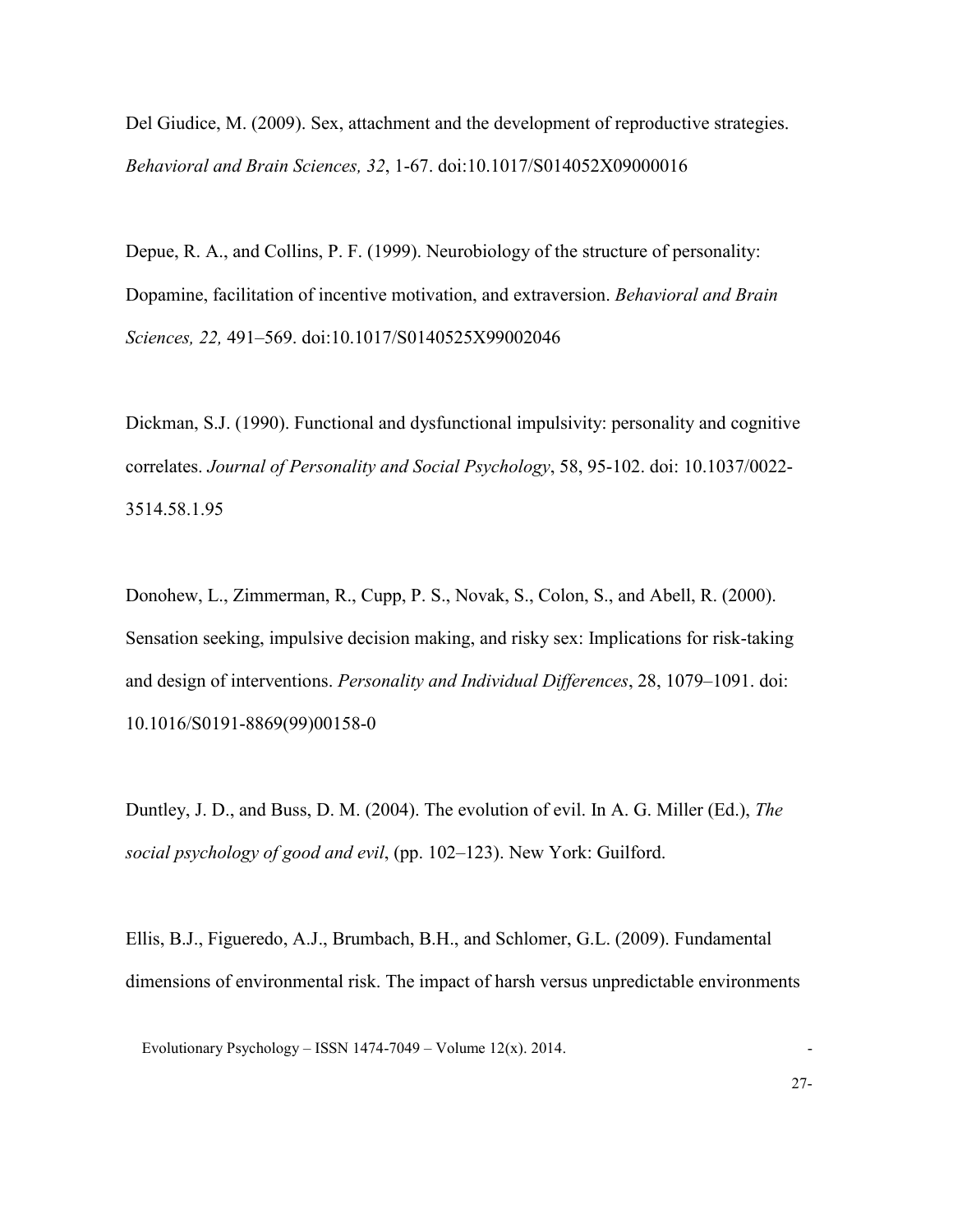on the evolution and development of life history strategies. *Human Nature, 20,* 204-268. doi 10.1007/s12110-009-9063-7

Evenden, J.L. (1999). Varieties of impulsivity. *Psychopharmocology,* 146, 348-361. doi:10.1007/PL00005481

Fawcett, T.W., McNamara, J.M., and Houston, A.I. (2012). When is it adaptive to be patient? A general framework for evaluating delayed rewards. *Behavioural Processes*, 89, 128-136. doi:10.1016/j.beproc.2011.08.015

Figueredo, A. J., Sefcek, J. A., Vasquez, G., Brumbach, B. H., King, J. E., and Jacobs, W. J. (2005). Evolutionary personality psychology. In D. M. Buss (Ed.) *Handbook of Evolutionary Psychology* (pp. 851–877). Hoboken, NJ: Wiley.

Frederick, S., Loewenstein, G., and O'Donoghue, T. (2002). Time discounting and time preference: A critical review*. Journal of Economic Literature*, 40, 351-401. doi:10.1257/002205102320161311

Gatzke-Kopp, L.M., Raine, A., Loeber, S., Stouthamer-Loeber, M., and Steinhauer, S.R. (2002). Serious Delinquent Behavior, Sensation-Seeking and Electrodermal Arousal. *Journal of Abnormal Child Psychology*, *30*, 477-486. doi: 10.1023/A:1019816930615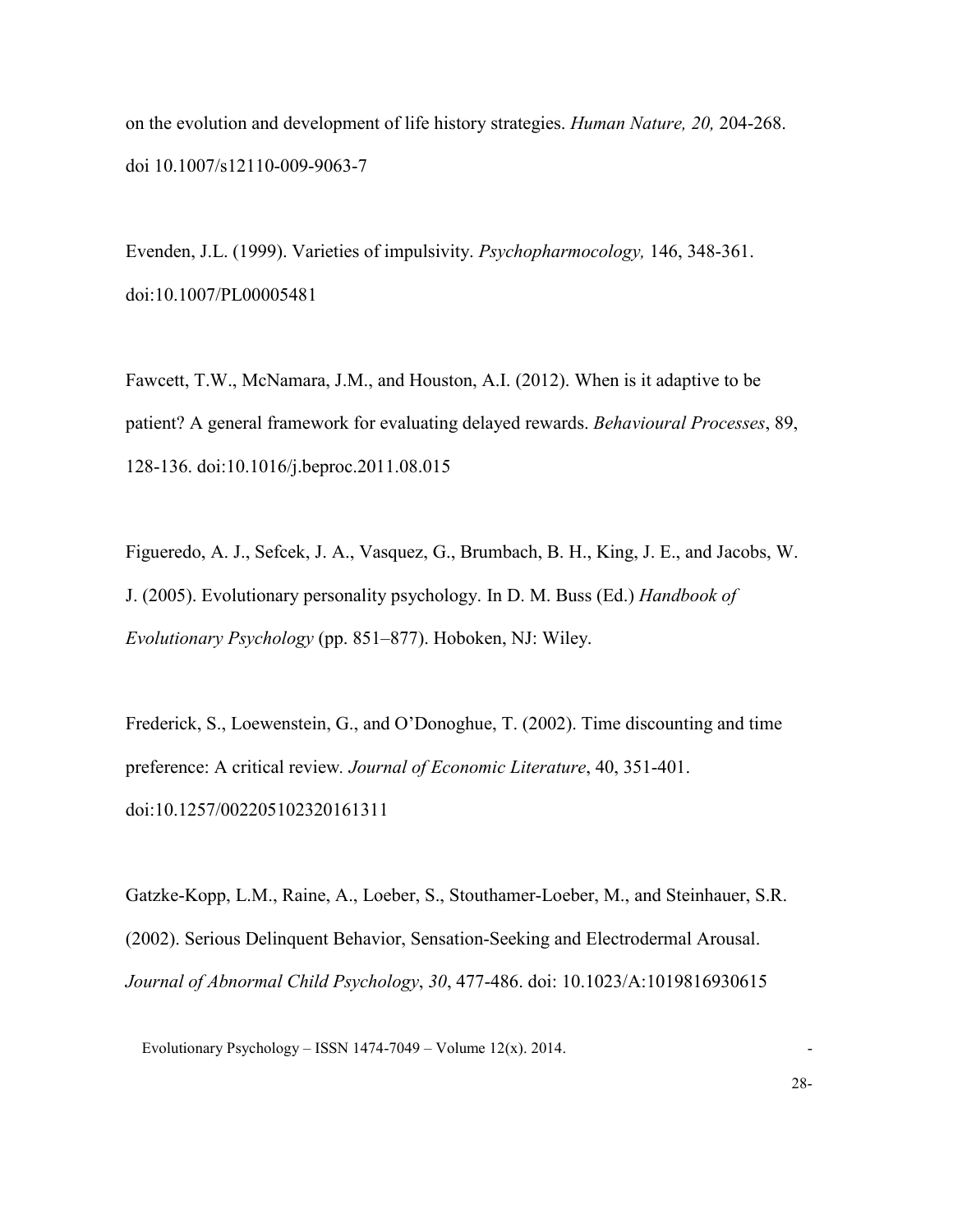Griskevicius, V., Delton, A. W., Robertson, T. E., and Tybur, J. M. (2011). The environmental contingency of life history strategies: Influences of mortality and socioeconomic status on reproductive timing. *Journal of Personality and Social Psychology, 100, 241–254.* doi:10.1037/a0022403

Griskevicius, V., Tybur, J. M., Delton, A. W., and Robertson, T. E. (2011). The influence of mortality and socioeconomic status on risk and delayed rewards: A life history theory approach. *Journal of Personality and Social Psychology*, 100, 1015-1026. doi:10.1037/a0021082

Hill, E. M., Jenkins, J., and Farmer, L. (2008). Family unpredictability, future discounting and risk taking. *The Journal of Socio-Economics,* 37, 1381–1396. [doi:10.1016/jsocec.2006.12.081.](http://dx.doi.org/10.1016/jsocec.2006.12.081)

Horvath, P., and Zuckerman, M. (1993). Sensation seeking, risk appraisal and risky behavior. *Personality and Individual Differences*, 14, 41-52. doi:10.1016/0191- 8869(93)90173-Z

Hu, L-T. and Bentler, P.M. (1999). Cutoff criteria for fitness indexes in covariance structure analysis: conventional criteria versus new alternatives. *Structural Equation*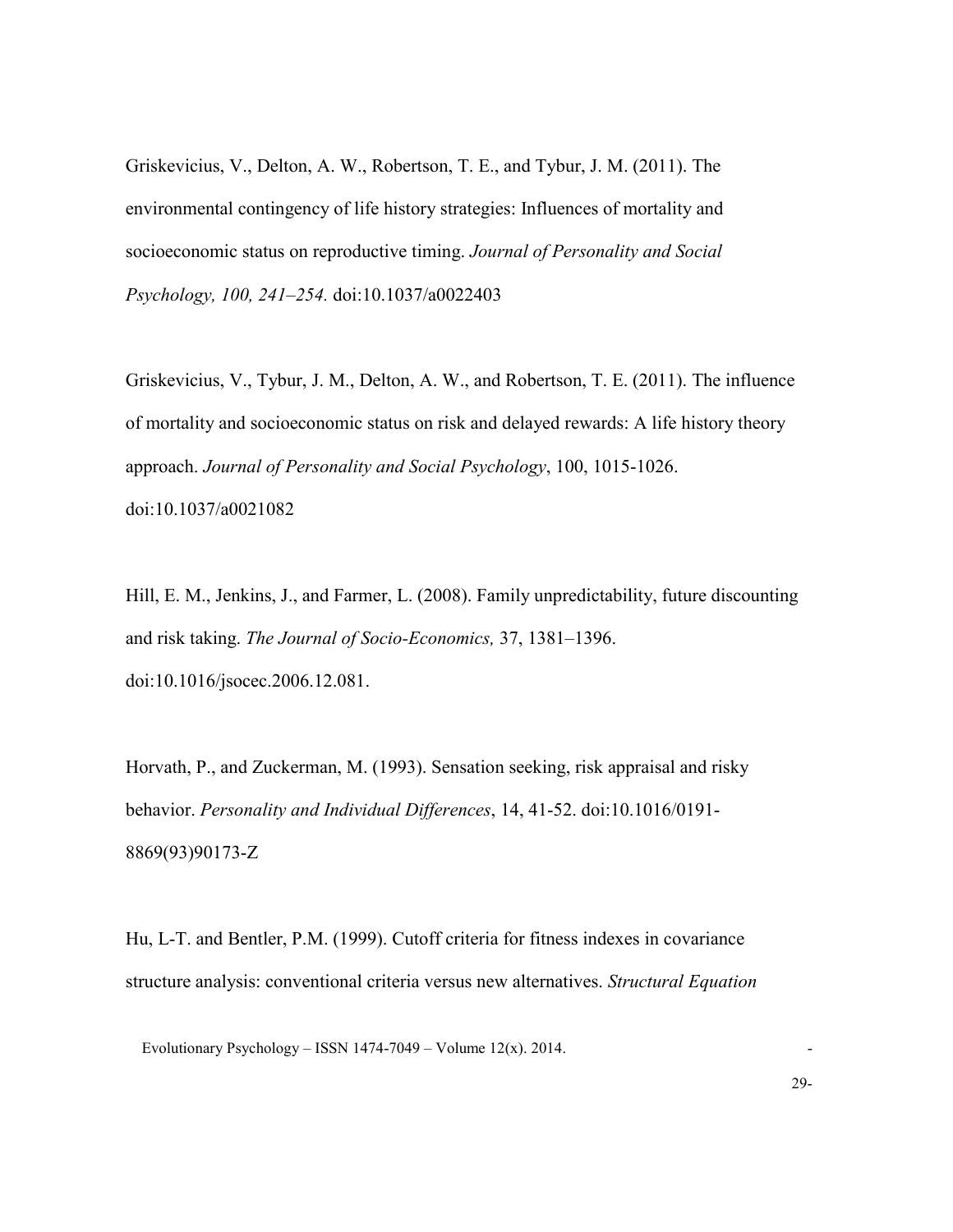Khurana, A., Romer, D., Betancourt, L.M., Brodsky, N.L., Giannetta, J.M. and Hurt, H. (2012). Early adolescent sexual debut: the mediating role of working memory ability, sensation seeking and impulsivity. *Developmental Psychology*, 48, 1416-1428. doi: 10.1037/a0027491

Kruger, D.J., Reischl, T., Zimmerman, M.A. (2008). Time perspective as a mechanism for functional development adaptation. *Journal of Social, Evolutionary and Cultural Psychology*, 2, 1-22.

Loewenstein, G., Weber, R., Flory, J., Manuck, S., and Muldoon, M. (2001). Dimensions of time discounting. *In Presented at Conference on Survey Research on Household. Expectations and Preferences*, Ann Arbor, Nov. 2–3, 2001.

MacDonald, K. (2008). Effortful control, explicit processing, and the regulation of human evolved predispositions. *Psychological Review*, 114, 1012-1031. doi: 10.1037/a0013327

Mazur, J.E., 1987. An adjusting procedure for studying delayed reinforcement. In: Commons, M.L., Mazur, J.E., Nevin, J.A., Rachlin, H. (Eds.), *Quantitative Analysis of*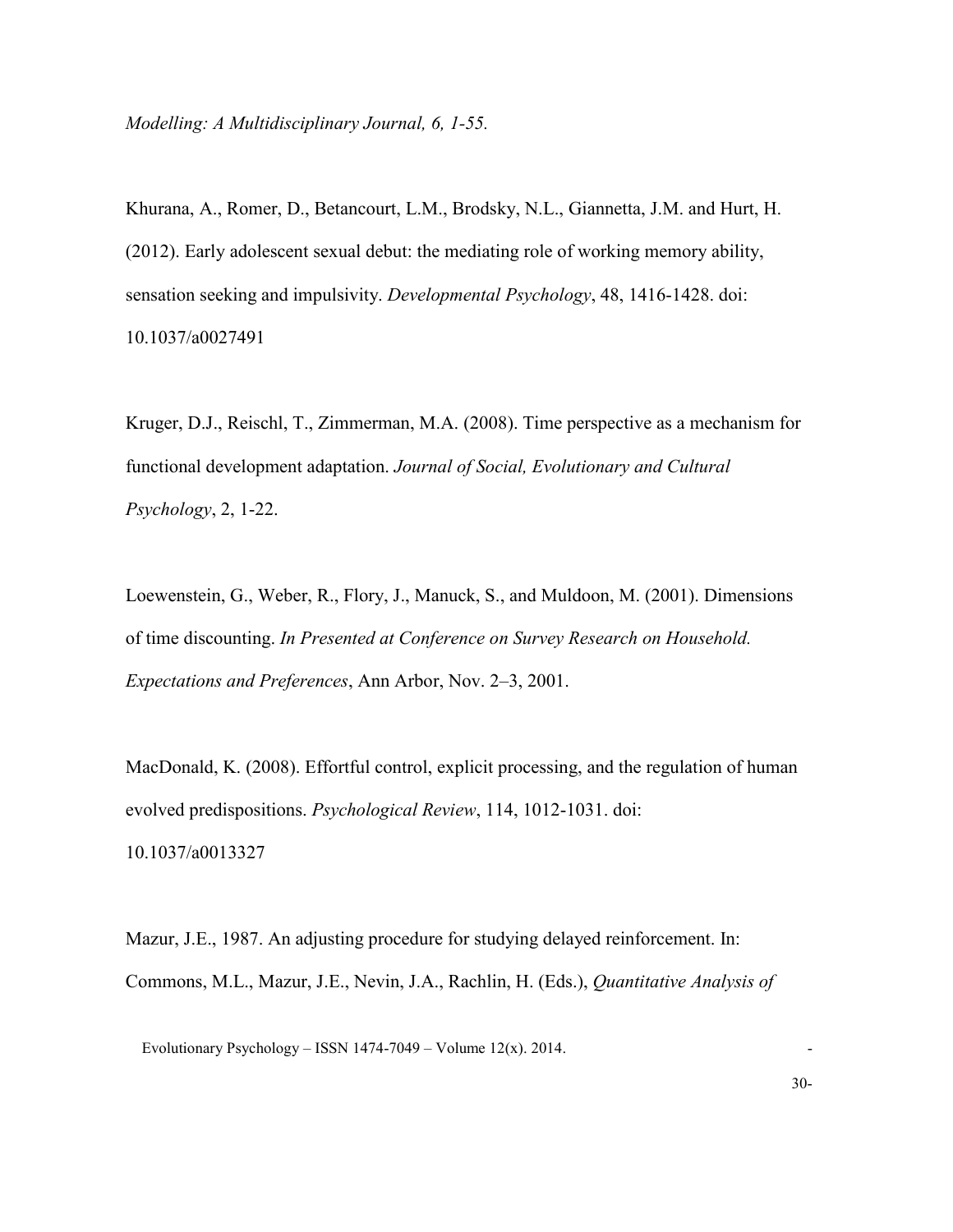*Behavior*. *Vol. 5. The Effect of Delay and of Intervening Events on Reinforcement Value*. Erlbaum, Hillsdale, NJ, pp. 55–73.

McAlister, A. R., Pachana, N., and Jackson, C. J. (2005). Predictors of young dating adults' inclination to engage in extradyadic sexual activities: A multi-perspective study. *British Journal of Psychology, 96,* 331–350. doi:10.1348/000712605X47936

Mishra, S., and Lalumière, M.L. (2011). Individual differences in risk-propensity: Associations between personality and behavioural measures of risk. *Personality and Individual Differences, 50, 869-873.* doi:10.1016/j.paid.2010.11.037

Nagin, D.S. and Pogarsky, G. (2004). Time and punishment: delayed consequences and criminal behavior. *Journal of Quantitative Criminology*, 20, 295-317. doi:10.1007/s10940- 004-5866-1

Nettle, D., Frankenhuis, W. E., and Rickard, I. J. (2013). The evolution of predictive adaptive responses in human life history. *Proceedings of the Royal Society B*, 280, 20131343. doi:10.1098/rspb.2013.1343

Nurmi, J. (1987). Age, sex, social class and quality of family interaction as determinants of adolescents' future orientation: a developmental task interpretation. *Adolescence,* 22, 977-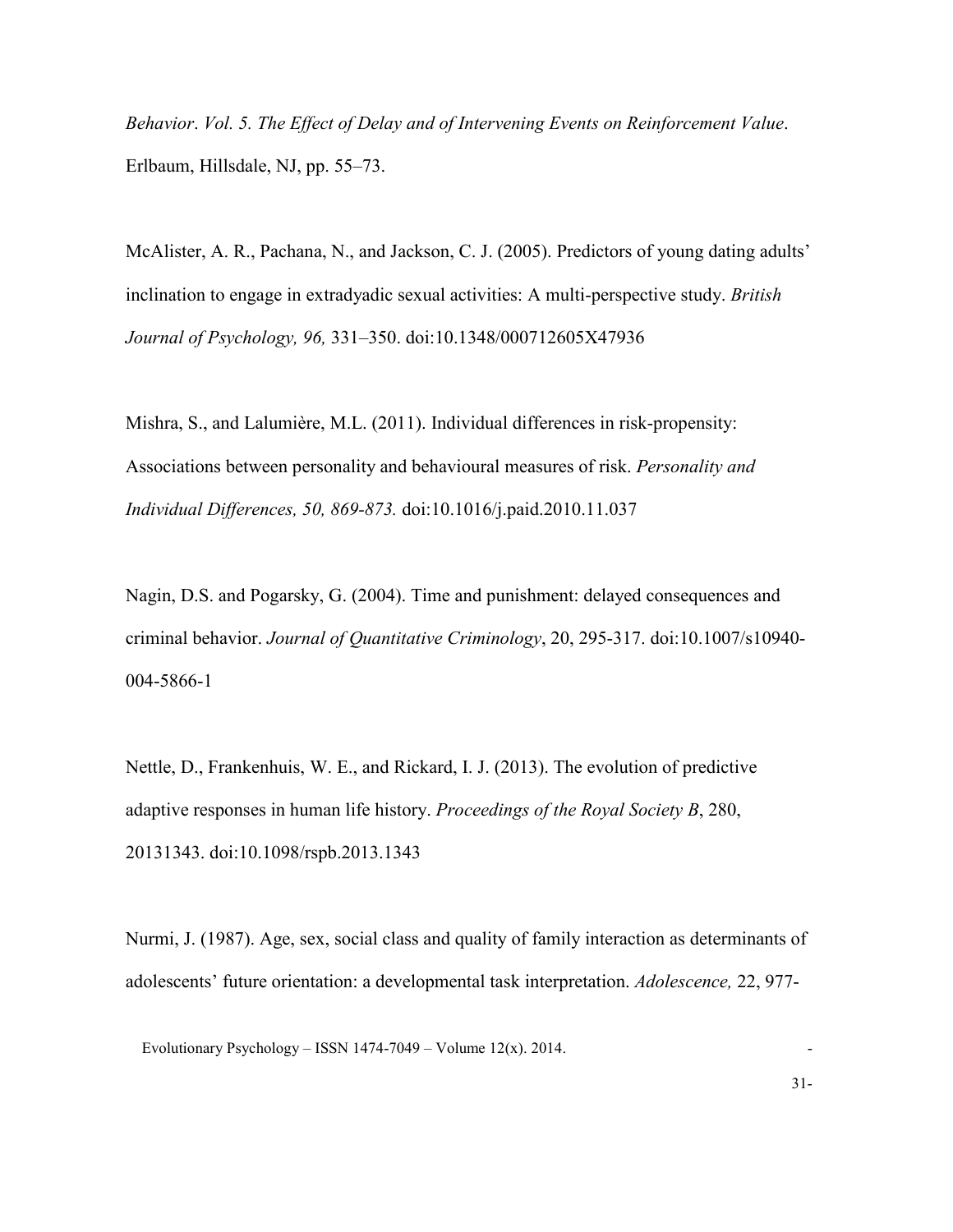Nurmi, J. (1992). Age differences in adult life goals, concerns and their temporal extension: a life course approach to future oriented motivation. *International Journal of Behavioral Development*, 15, 487-508. doi: 10.1177/016502549201500404

Patton, J. H., Stanford, M. S., and Barratt, E. S. (1995). Factor structure of the Barratt Impulsiveness Scale. *Journal of Clinical Psychology*, 51, 768–774. doi:10.1002/1097- 4679(199511)51:6768:AID-JCLP22705106073.0.CO;2-1

Perez, J. and Torrubia, R. (1985). Sensation seeking and antisocial behavior in a student sample. *Personality and Individual Differences*, 6, 401-403. doi:10.1016/0191- 8869(85)90068-6

Promislow, D., and Harvey, P.H. (1990). Living fast and dying young: A comparative an analysis of life history variation in mammals. *Journal of the Zoological Society of London*, 220, 417-437. doi:10.1111/j.1469-7998.1990.tb04316.x

Read, D., and Read, N.L. (2004). Time discounting over the lifespan. *Organizational Behavior and Human Decision Processes*, 94, 22-32. doi:10.1016/j.obhdp.2004.01.002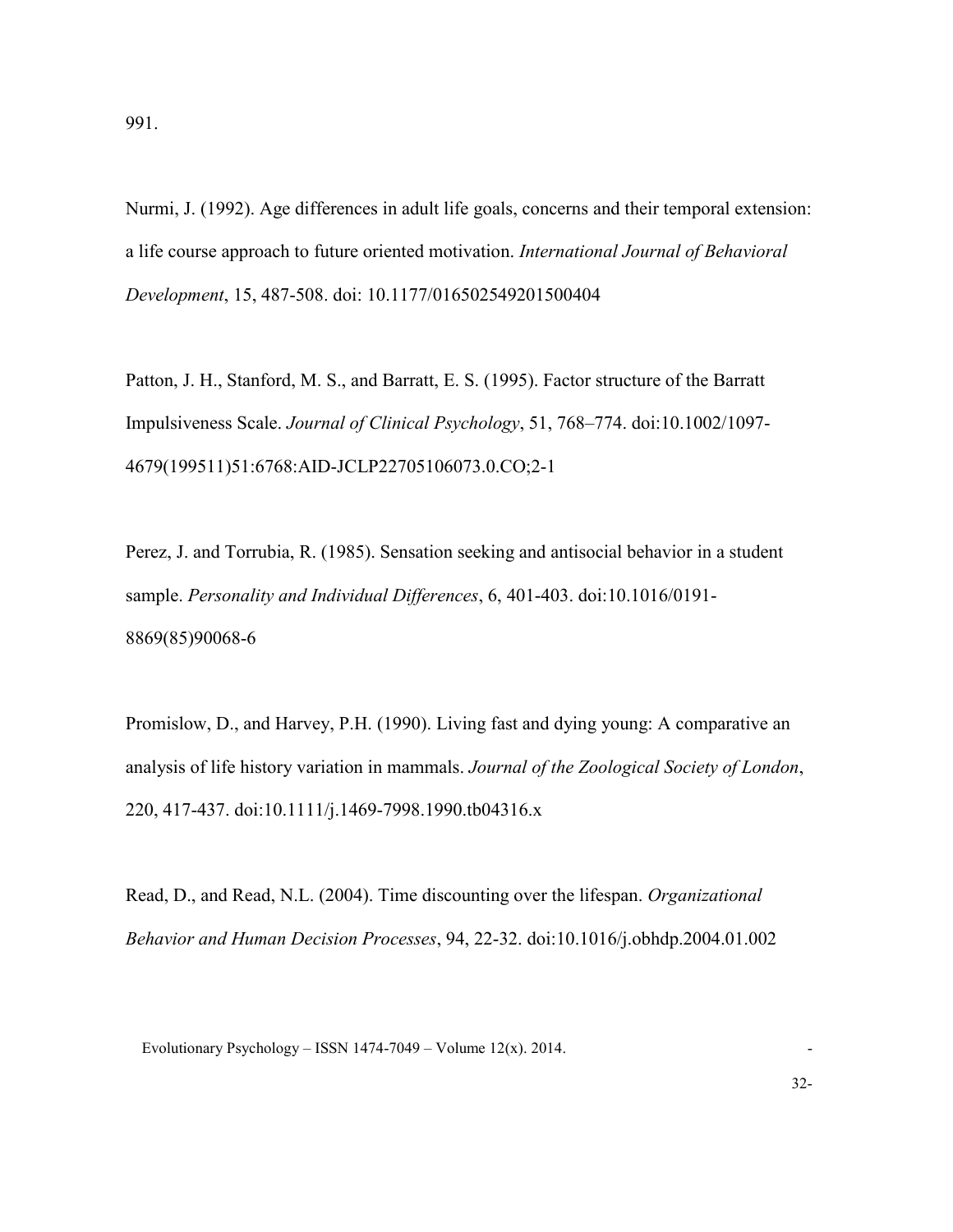Reif, A., Kiive, E., Kurrikoff, T., Paaver., Herterich, S., Konstabel., Tulviste., Lesch, K., and Harro, J. (2011). A functional NOS1 promotor polymorphism interacts with adverse environment on functional and dysfunctional impulsivity. *Psychopharmocology*, 214, 239- 248. doi:10.1007/s00213-010-1915-7

Reimers, S., Maylor, E.A., Stewart, N., and Chater, N. (2009). Associations between a oneshot delay discounting measure and age, income, education and real-world impulsive behavior. *Personality and Individual Differences*, 47, 973-978. doi: 10.1016/j.paid.2009.07.026

Richardson, D.R. and Green, L.R. (2003). Defining Direct and Indirect Aggression: The Richardson Conflict Response Questionnaire*. International Review of Social Psychology*, 16, 11-30.

Roff, D.A. (1992). *The Evolution of Life Histories: Theory and Analysis*. Chapman and Hall: New York

Satorra, A., and Bentler, P.M. (1988). *Scaling corrections for chi square statistics in covariance structure analysis.* American Statistical Association 1988 Proceedings of the Business and Economic Sections (pp. 308-313). Alexandria, VA: ASA.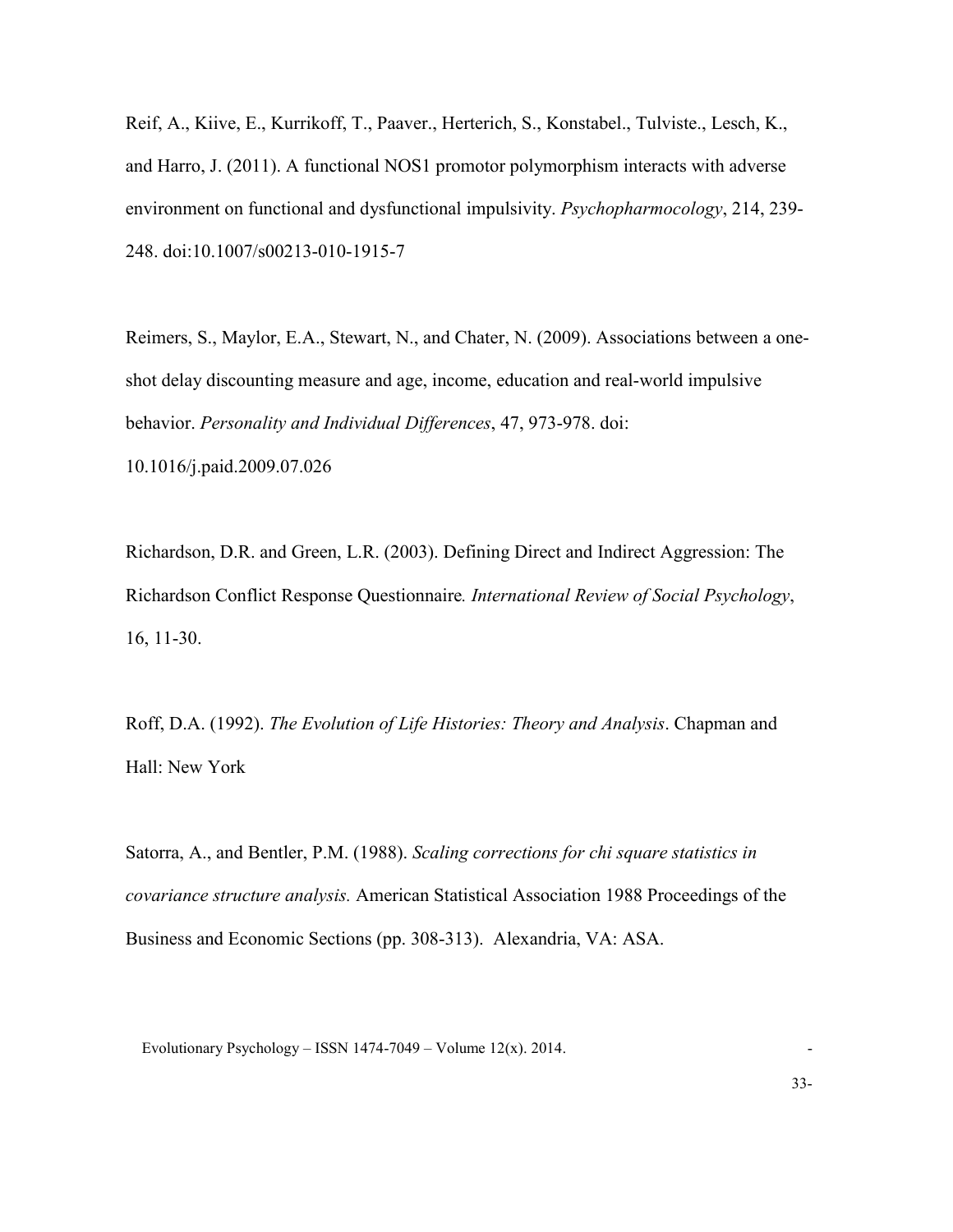Schechter, D.E. and Francis, C.M. (2010). A life history approach to understanding youth time preference. *Human Nature*, 21, 140-164. doi: 10.1007/s12110-010-9084-2

Seto, M.C., Lalumiere, M.L., and Quinsey, V.L. (1995). Sensation seeking and males' sexual strategy. *Personality and Individual Differences*, 19, 669-675. doi:10.1016/0191- 8869(95)00101-B

Smith, C.L. and Hantula, D.A. (2008). Methodological considerations in the study of delay discounting in intertemporal choice: A comparison of tasks and modes. *Behavior Research Methods*, 40, 940-953. doi: 10.3758/BRM.40.4.940

Stearns, S. (1992). The evolution of life histories. Oxford: Oxford University Press.

Steinberg, L., Albert, D., Cauffman, E., Banich, M., Graham, S., and Woolard, J. (2008). Age differences in sensation seeking and impulsivity as indexed by behavior and selfreport: Evidence for a dual systems model. *Developmental Psychology*, 44, 1764-1778. doi: 10.1037/a0012955

Steinberg, L., O'Brien, L., Cauffman, E., Graham, S., Woolard, J., and Banich, M. (2009). Age differences in future orientation and delay discounting. *Child Development*, 80, 28-44. doi: 10.1111/j.1467-8624.2008.01244.x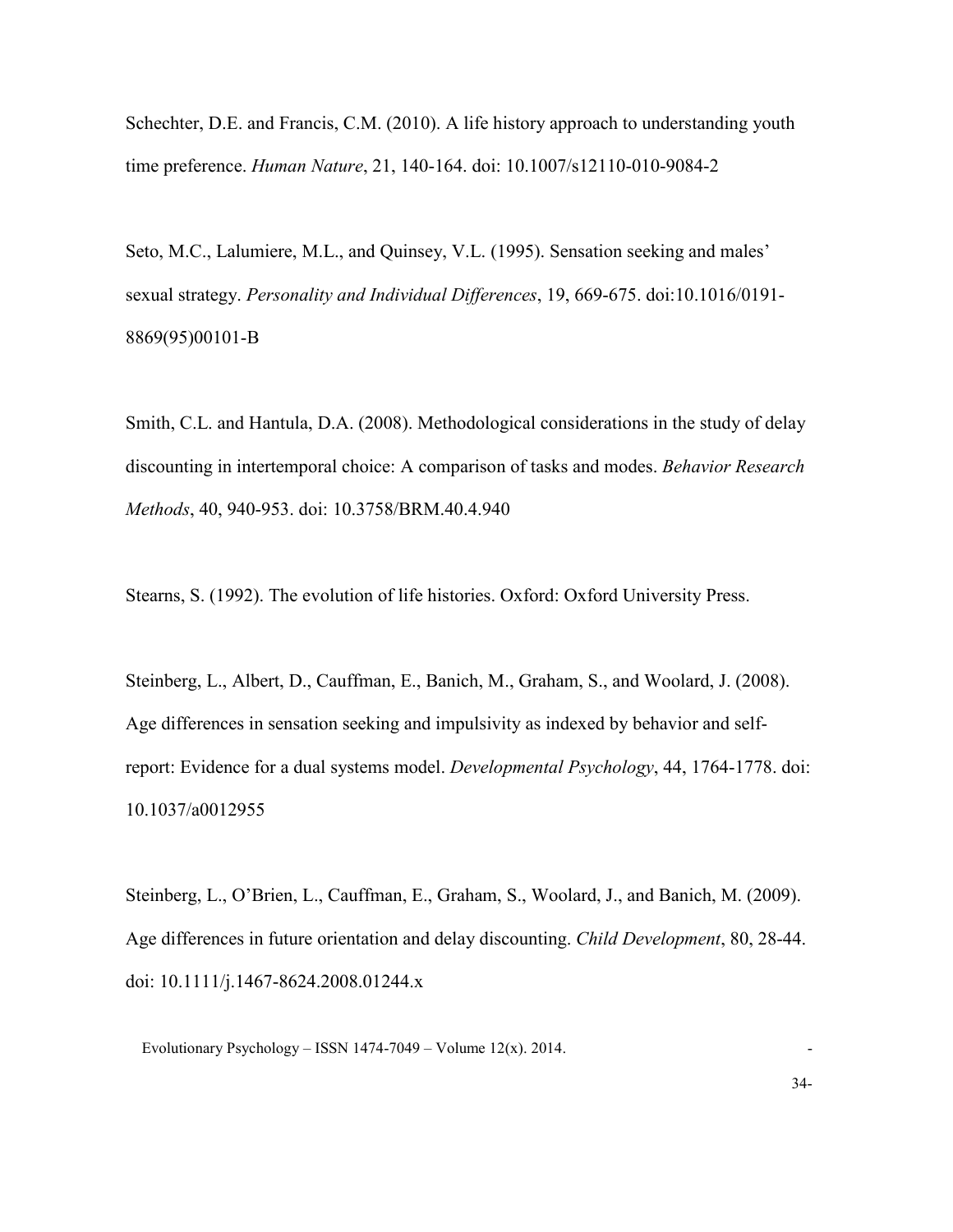Teuscher, U., and Mitchell, S.H. (2011). Relation between time perspective and delay discounting: a literature review. *The Psychological Record*, 61, 613-632.

Trivers, R.L. (1972). Parental investment and sexual selection. In B. Campbell (Ed.), *Sexual selection and the descent of man 1871-1971* (pp. 136-179). Chicago: Aldine.

Trostel, P. A., and Taylor, G. A. (2001). A theory of time preference. *Economic Inquiry*, 39(3), 379–395. doi:/10.1093/ei/39.3.379

Vigil-Colet, A., and Codorniu-Raga, M.J. (2004). Aggression and inhibition deficits, the role of functional and dysfunctional impulsivity. *Personality and Individual Differences*, 37, 1431-1440. doi:10.1016/j.paid.2004.01.013

Whiteside, S. P., and Lynam, D. R. (2001). The five factor model and impulsivity: Using a structural model of personality to understand impulsivity. *Personality and Individual Differences*, 30, 669–689. doi: 10.1016/S0191-8869(00)00064-7

Wilson, L.C., and Scarpa, A. (2010). The link between sensation seeking and aggression: a meta-analytic review. *Aggressive Behavior*, 35, 1-10.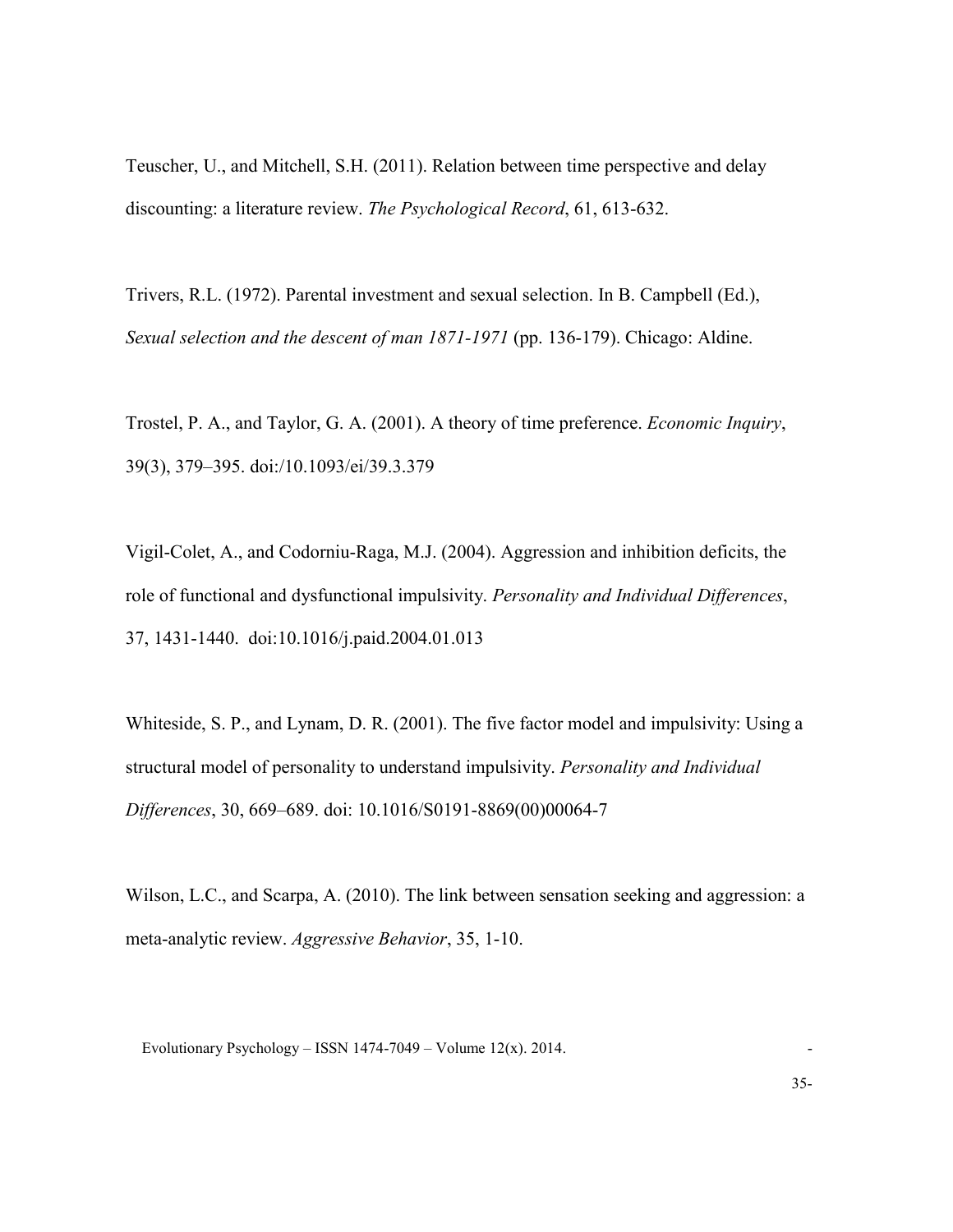Wilson, M., and Daly, M. (1985). Competitiveness, risk taking and violence: The young male syndrome. *Ethology and Sociobiology*, 6, 59–73. doi:10.1016/0162-3095(85)90041- X.

Wilson, M., and Daly, M. (1997). Life expectancy, economic inequality, homicide and reproductive timing in Chicago neighbourhoods. *British Medical Journal*, 314, 1271-1274. doi:10.1136/bmj.314.7089.1271

Wilson, M., and Daly, M. (2006). Are juvenile offenders extreme future discounters? *Psychological Science*, 17, 989–994. doi.10.1111/j.1467-9280.2006.01817.x

Wilson, J.Q., and Herrnstein, R.J. (1985). *Crime and Human Nature: The Definitive Study of the Causes of Crime*. Simon and Schuster: New York

Zimbardo, P.G., and Boyd, J.N. (1999). Putting time in perspective: a valid, reliable individual differences metric. *Journal of Personality and Social Psychology*, 77, 1271- 1288. doi:10.1037/0022-3514.77.6.1271

Zuckerman, M. (1979). *Sensation seeking: Beyond the optimal level of arousal*. Hillsdale, NJ: Erlbaum.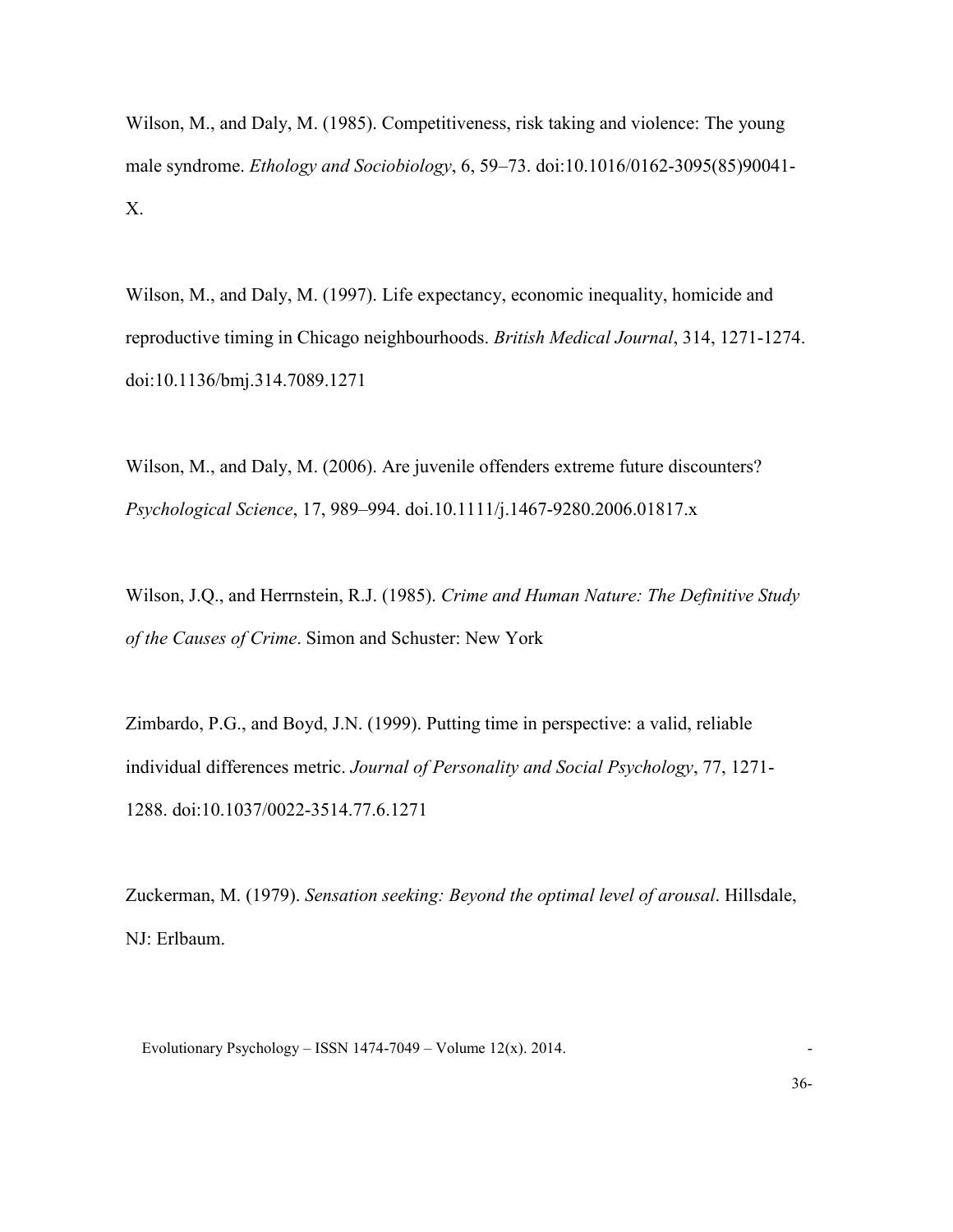Zuckerman, M., and Kuhlman, D. M. (1993). *Norms for the Zuckerman– Kuhlman Personality Questionnaire (ZKPQ)*.Unpublished manuscript, Department of Psychology, University of Delaware, Newark.

Zuckerman, M., Kuhlman, D. M., Joireman, J., Teta, P., and Kraft, M. (1993). A comparison of three structural models for personality: The Big Three, the Big Five, and the Alternative Five. *Journal of Personality and Social Psychology*, 65, 757–768. doi:10.1037/0022-3514.65.4.757.

Zumbo, B. D., Gadermann, A. M., and Zeisser, C. (2007). Ordinal versions of coefficients alpha and theta for Likert rating scales. *Journal of Modern Applied Statistical Methods*, 6, 21-29.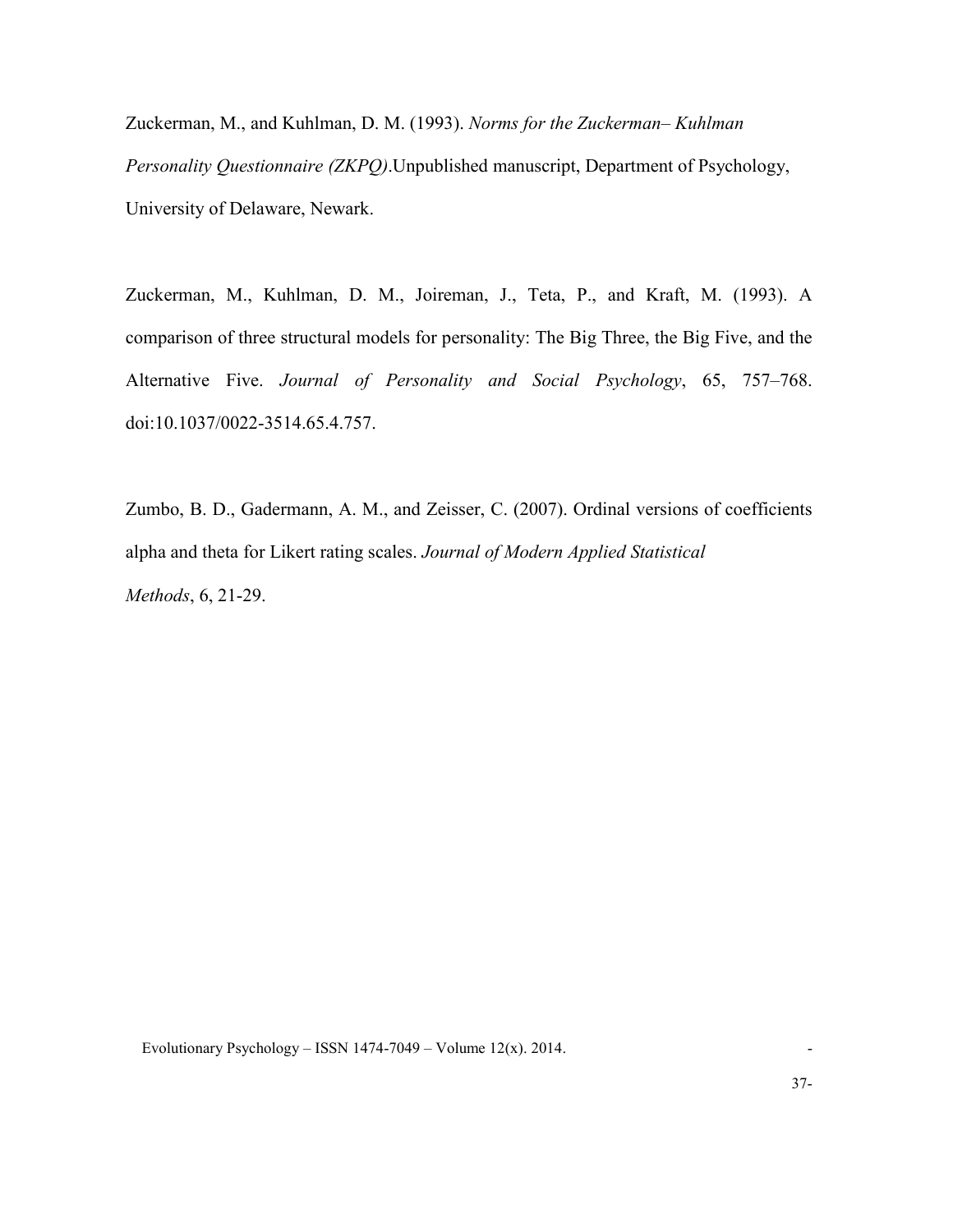# **Appendix 1: Mating Inventory**

This section examines your attitudes and your environment. Each question has two statements. Read statements A and B and choose one of the four responses you feel is most true of you.

| A) Sex with multiple partners is<br>acceptable. |                         | <b>OR</b>                              | B) Sex should be only with one<br>special person. |
|-------------------------------------------------|-------------------------|----------------------------------------|---------------------------------------------------|
| A is true of me                                 | A is sort of true of me | B is sort of true of me                | <b>B</b> is true of me                            |
|                                                 |                         |                                        |                                                   |
| A) Sex without love and                         |                         | OR                                     | B) Sex should be with someone                     |
| commitment is OK.                               |                         |                                        | you care deeply about.                            |
| A is true of me                                 | A is sort of true of me | B is sort of true of me                | <b>B</b> is true of me                            |
|                                                 |                         |                                        |                                                   |
| A) Sex with strangers is OK as                  |                         | <b>OR</b>                              | B) Sex should only be between                     |
| long as it is safe and he or she is             |                         |                                        | couples in a relationship.                        |
| attractive.                                     |                         |                                        |                                                   |
| A is true of me                                 | A is sort of true of me | B is sort of true of me                | <b>B</b> is true of me                            |
|                                                 |                         |                                        |                                                   |
| A) I cannot imagine being with                  | <b>OR</b>               | B) I can see myself settling           |                                                   |
| only one partner in my lifetime.                |                         | down romantically with one<br>partner. |                                                   |
| A is true of me                                 | A is sort of true of me | B is sort of true of me                | B is true of me                                   |
|                                                 |                         |                                        |                                                   |
| A) Cheating on a partner is OK                  |                         | <b>OR</b>                              | B) Cheating on a partner is                       |
| as long as you are never caught.                |                         |                                        | never acceptable under any<br>circumstances.      |
| A is true of me                                 | A is sort of true of me | B is sort of true of me                | <b>B</b> is true of me                            |
|                                                 |                         |                                        |                                                   |
| A) Some people find the idea of                 |                         | <b>OR</b>                              | B) Some people are only                           |
| brief sexual encounters exciting.               |                         |                                        | interested in long term                           |
|                                                 |                         |                                        | commitment.                                       |
| A is true of me                                 | A is sort of true of me | B is sort of true of me                | <b>B</b> is true of me                            |
|                                                 |                         |                                        |                                                   |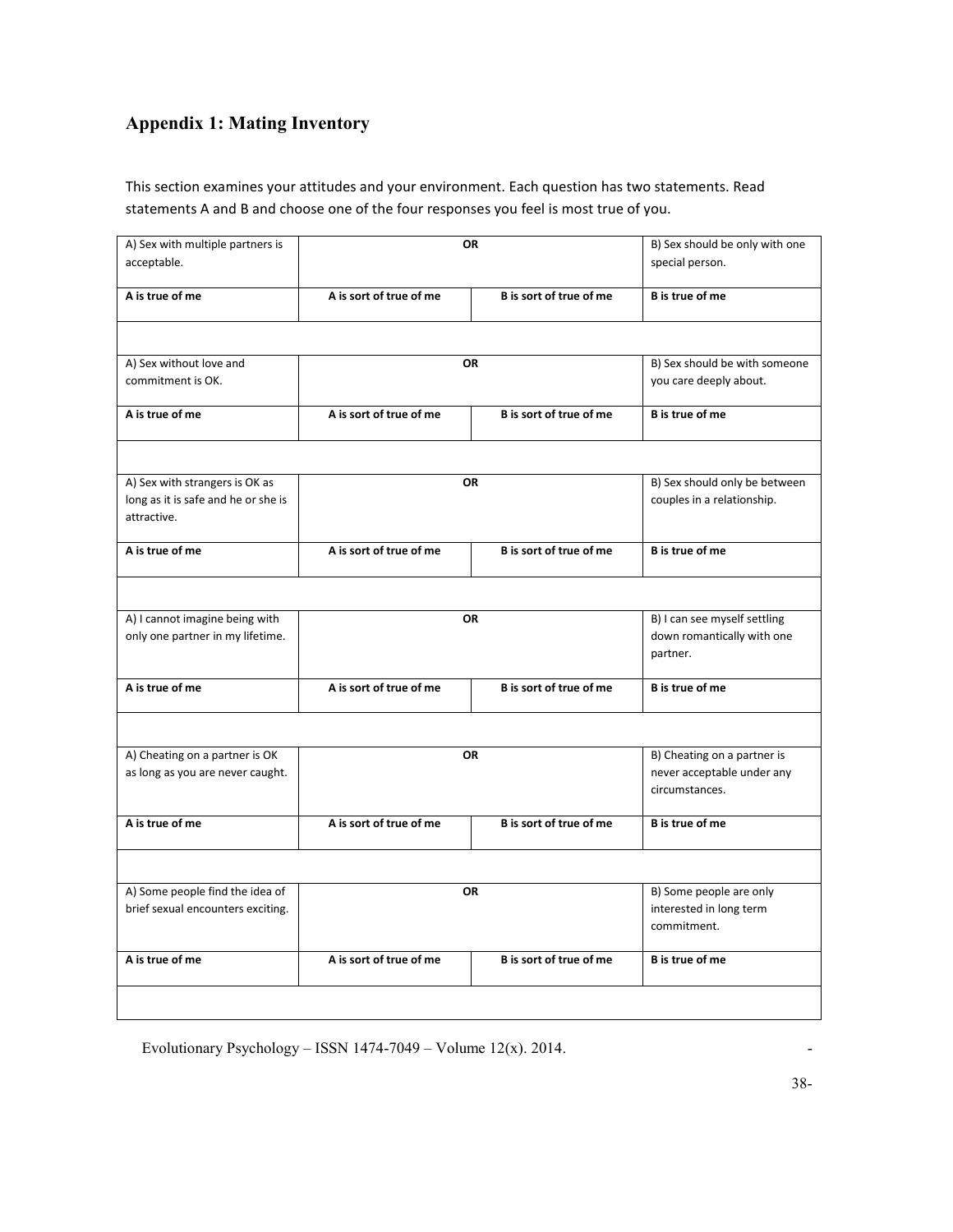| A) Taking advantage of any<br>opportunity for sex is OK. |                         | <b>OR</b>               | B) Opportunistic sex is not<br>appropriate. |
|----------------------------------------------------------|-------------------------|-------------------------|---------------------------------------------|
| A is true of me                                          | A is sort of true of me | B is sort of true of me | <b>B</b> is true of me                      |
|                                                          |                         |                         |                                             |
| A) Long term romantic                                    |                         | <b>OR</b>               | B) I would like to have a                   |
| relationships are not for me.                            |                         |                         | romantic relationship that lasts            |
|                                                          |                         |                         | forever.                                    |
| A is true of me                                          | A is sort of true of me | B is sort of true of me | <b>B</b> is true of me                      |
| A) I would be OK about never                             |                         | <b>OR</b>               | B) I would like to have at least            |
| settling down with one person                            |                         |                         | one long term, committed                    |
| in my lifetime.                                          |                         |                         | relationship in my lifetime.                |
| A is true of me                                          | A is sort of true of me | B is sort of true of me | <b>B</b> is true of me                      |
|                                                          |                         |                         |                                             |
| A) It is good to have short                              |                         | <b>OR</b>               | B) Relationships should be                  |
| relationships that can easily be                         |                         |                         | based on long term                          |
| ended.                                                   |                         |                         | commitment.                                 |
| A is true of me                                          | A is sort of true of me | B is sort of true of me | <b>B</b> is true of me                      |
|                                                          |                         |                         |                                             |
| A) Variety in sexual partners is                         |                         | <b>OR</b>               | B) Finding one special partner is           |
| more important.                                          |                         |                         | more important.                             |
| A is true of me                                          | A is sort of true of me | B is sort of true of me | <b>B</b> is true of me                      |